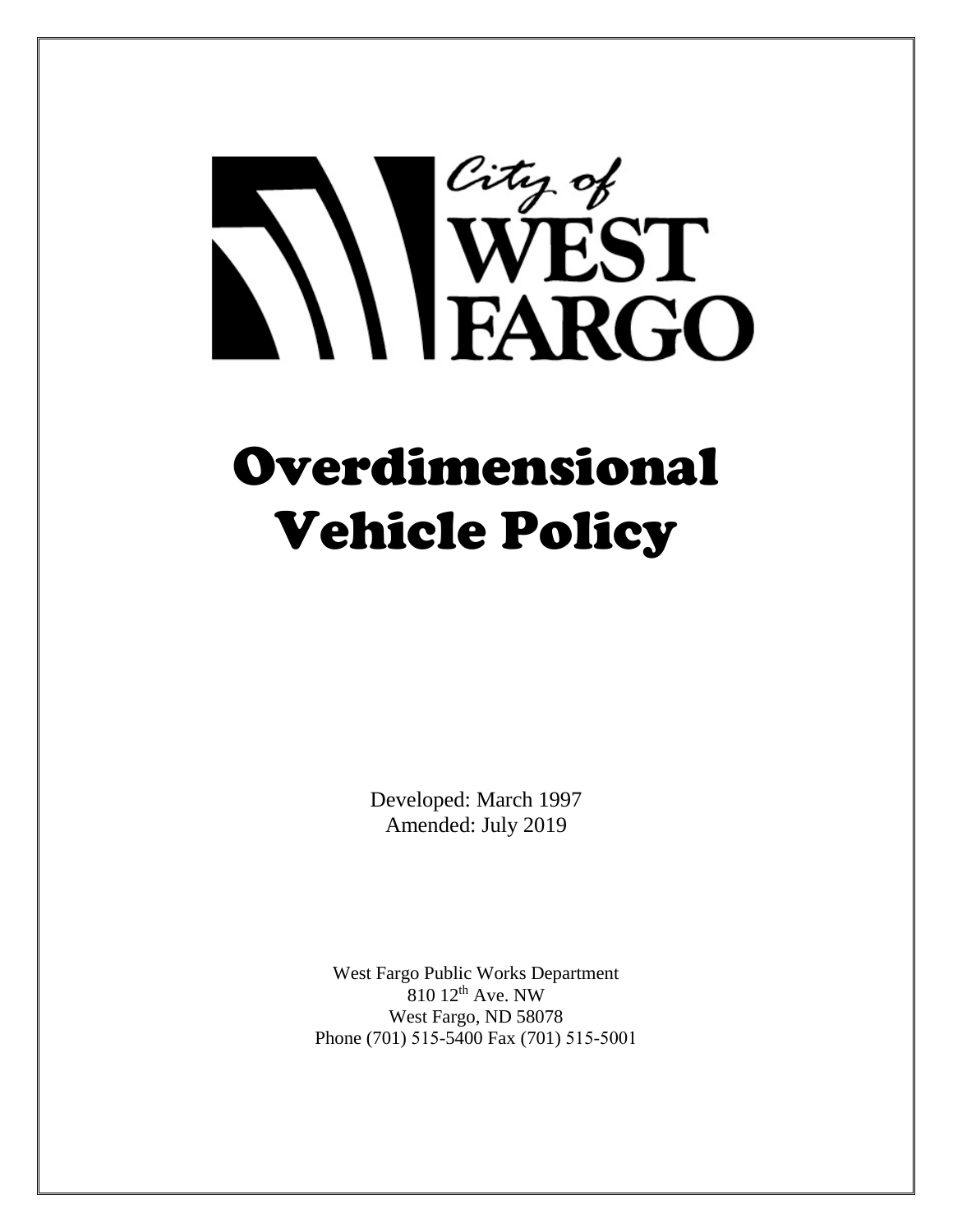# **Table of Contents**

|         | OVER DIMENSIONAL VEHICLE POLICY |             |
|---------|---------------------------------|-------------|
|         |                                 | - Page - 1. |
|         |                                 |             |
|         |                                 |             |
|         |                                 |             |
|         |                                 |             |
| $\Pi$ . |                                 |             |
|         |                                 |             |
|         |                                 |             |
|         |                                 |             |
| III.    |                                 |             |
|         |                                 |             |
|         |                                 |             |
|         |                                 |             |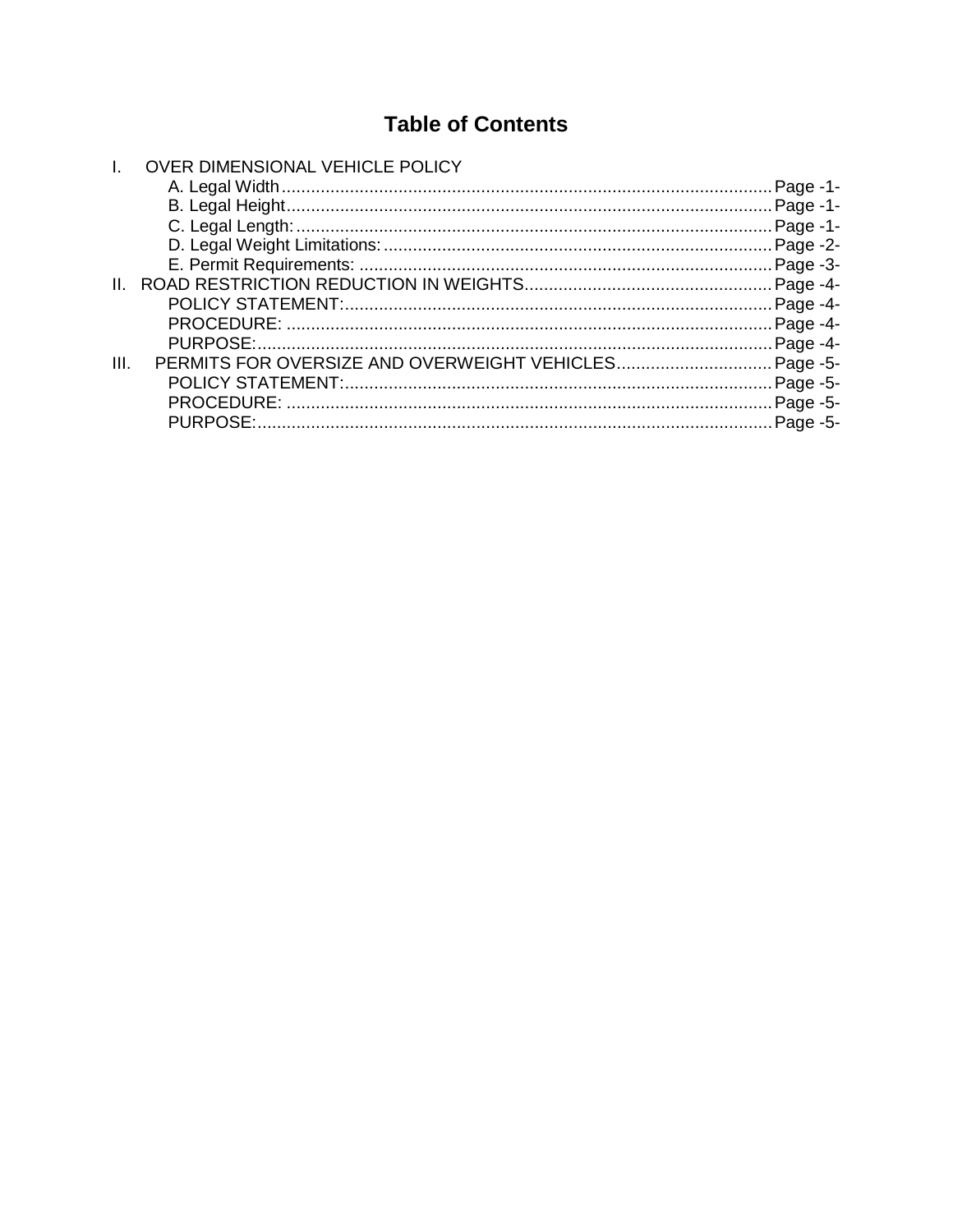# *I. OVER DIMENSIONAL VEHICLE POLICY*

# **A. Legal Width**

- 1. 8 feet 6 inches on all highways.
- 2. Exceptions.
	- a. Construction and building contractors' equipment and vehicles used to move such equipment which does not exceed 10 feet in width when being moved by contractors or resident carriers.
	- b. Implements of husbandry being moved by resident farmers, ranchers, dealers, or manufacturers between sunrise and sunset. Nighttime travel is allowed provided the implements are properly lighted.

# **B. Legal Height**

- 1. 14 feet whether loaded or unloaded, unless routes of travel include structures such as bridges and underpasses that are not 14 feet in height. Adequate clearance of all structures must be verified prior to moving any vehicle or equipment under any bridge or underpass.
- 2. Exceptions.
	- a. Implements of husbandry may not exceed 15 feet 6 inches in height when being moved by resident farmers, ranchers, dealers, or manufacturers between sunrise and sunset.

# **C. Legal Length**:

- 1. A single unit vehicle with two or more axles, including the load thereon, shall not exceed a length of 50 feet.
- 2. A combination of two, three, or four units, including the load thereon, shall not exceed a length of 75 feet on non-designated streets. Three and four unit combinations are subject to safety rules adopted by the Highway Commissioner.
	- a. The designated streets within the City of West Fargo are:
		- 1) Sheyenne St. between Main Ave. and I-94.
		- 2) 13th Ave. E. between Sheyenne St and Fargo City Limits.
		- 3) Cass Co. #19 between Main Ave. and BNRR.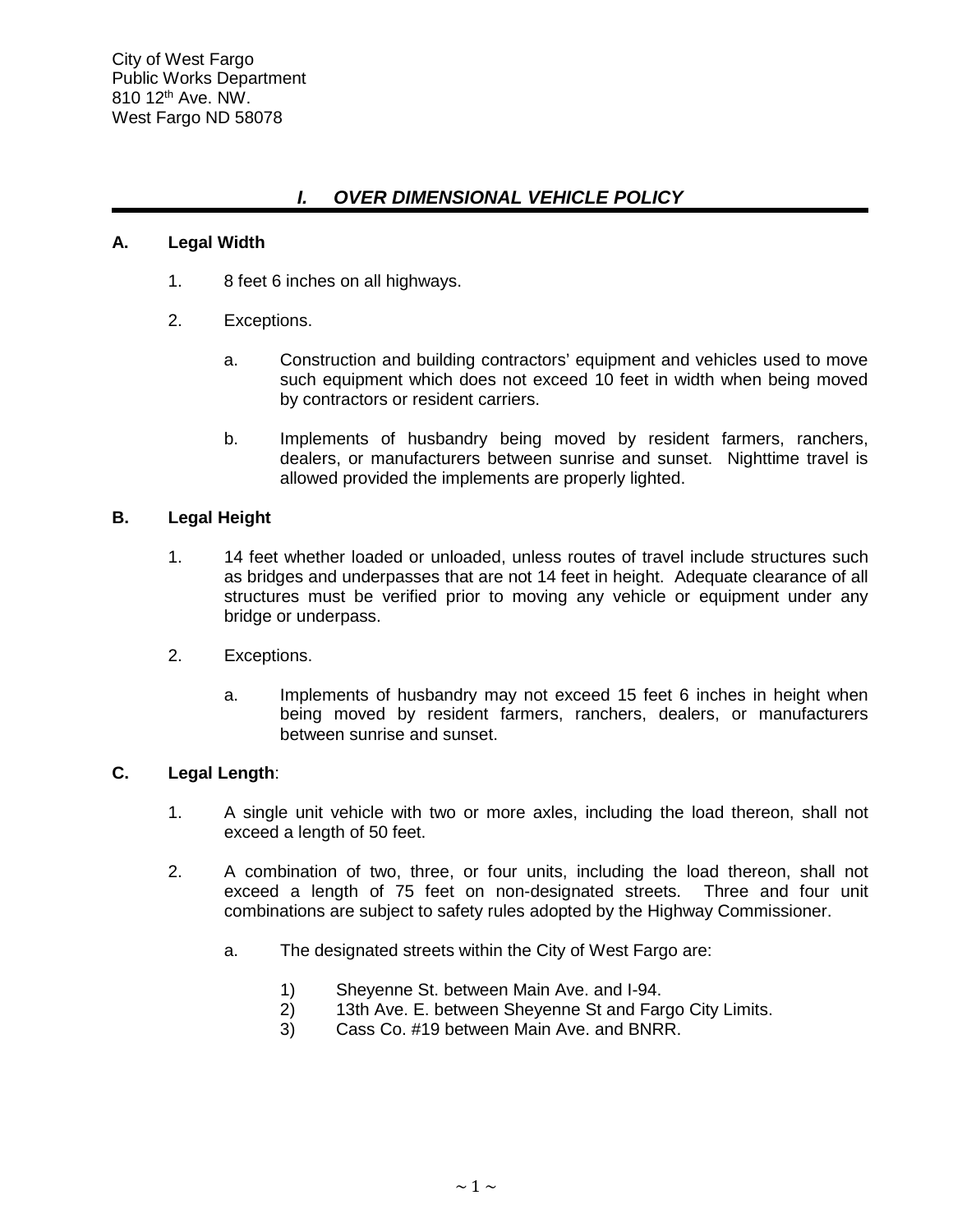# **C. Legal Length (cont.):**

- 4) Center St. between Main Ave. and 12th Ave. No.
- 5) 12th St. NW.
- 6) 2nd Ave. NW between Cass Co. #19 and 6th St. NW
- 7) 7th St. NW
- 8) 11th St. W between Main Ave and 2nd Ave. W
- 9) 2nd Ave W between 11th St W and 8th St. W.
- 10) 8th St W between Main Ave and 2nd Ave W.
- 11) 12th Ave N between West City limits and Fargo City limits
- 12)  $9<sup>th</sup> Street East between Main Avenue and 13<sup>th</sup> Avenue East$

Trucking firms not located adjacent to these designated streets will be allowed to use the most direct route from their terminal to access them.

- 3. A combination of two, three, or four units, including the load thereon, may exceed 75 feet in length but shall not exceed 110 feet in length when traveling on designated streets.
- 4. The length of a trailer or semitrailer, including the load thereon, may not exceed 53 feet.
- 5. Towing converter dollies.
	- a. Converter dollies that are used to convert semi-trailers to trailers are considered trailers if they meet all lighting requirements and are equipped with brakes and safety chains.
	- b. No more than one converter dolly can be towed behind a truck-tractor, semitrailer, and trailer; and no more than two converter dollies can be towed behind a truck-tractor and semitrailer.

# **D. Legal Weight Limitations:**

Table 1 below consists of the maximum gross and axle weights by class of roadway. Furthermore Appendix A contains the official Load Restriction route map for the City of West Fargo.

|                     | rabie r                            |                                    |                                    |                                    |  |  |  |  |
|---------------------|------------------------------------|------------------------------------|------------------------------------|------------------------------------|--|--|--|--|
|                     | Class 1 Load<br><b>Restriction</b> | Class 2 Load<br><b>Restriction</b> | Class 3 Load<br><b>Restriction</b> | Class 4 Load<br><b>Restriction</b> |  |  |  |  |
| <b>Gross Weight</b> | 130,000 lbs                        | 110,000 lbs                        | 90,000 lbs                         | 64,000 lbs                         |  |  |  |  |
| Single Axle         | 20,000 lbs                         | 18,000 lbs                         | 15,000 lbs                         | 12,000 lbs                         |  |  |  |  |
| Tandem Axle         | 34,000 lbs                         | 32,000 lbs                         | 30,000 lbs                         | 24,000 lbs                         |  |  |  |  |
| Triple Axle         | 48,000 lbs                         | 42,000 lbs                         | 36,000 lbs                         | 30,000 lbs                         |  |  |  |  |
| Quad Axle           | 60,000 lbs                         | 56,000 lbs                         | 48,000 lbs                         | 40,000 lbs                         |  |  |  |  |
| 5 Axle<br>Grouping  | 75,000 lbs                         | 70,000 lbs                         | 60,000 lbs                         | 50,000 lbs                         |  |  |  |  |

#### **Maximum Gross and Axle Weights Table 1**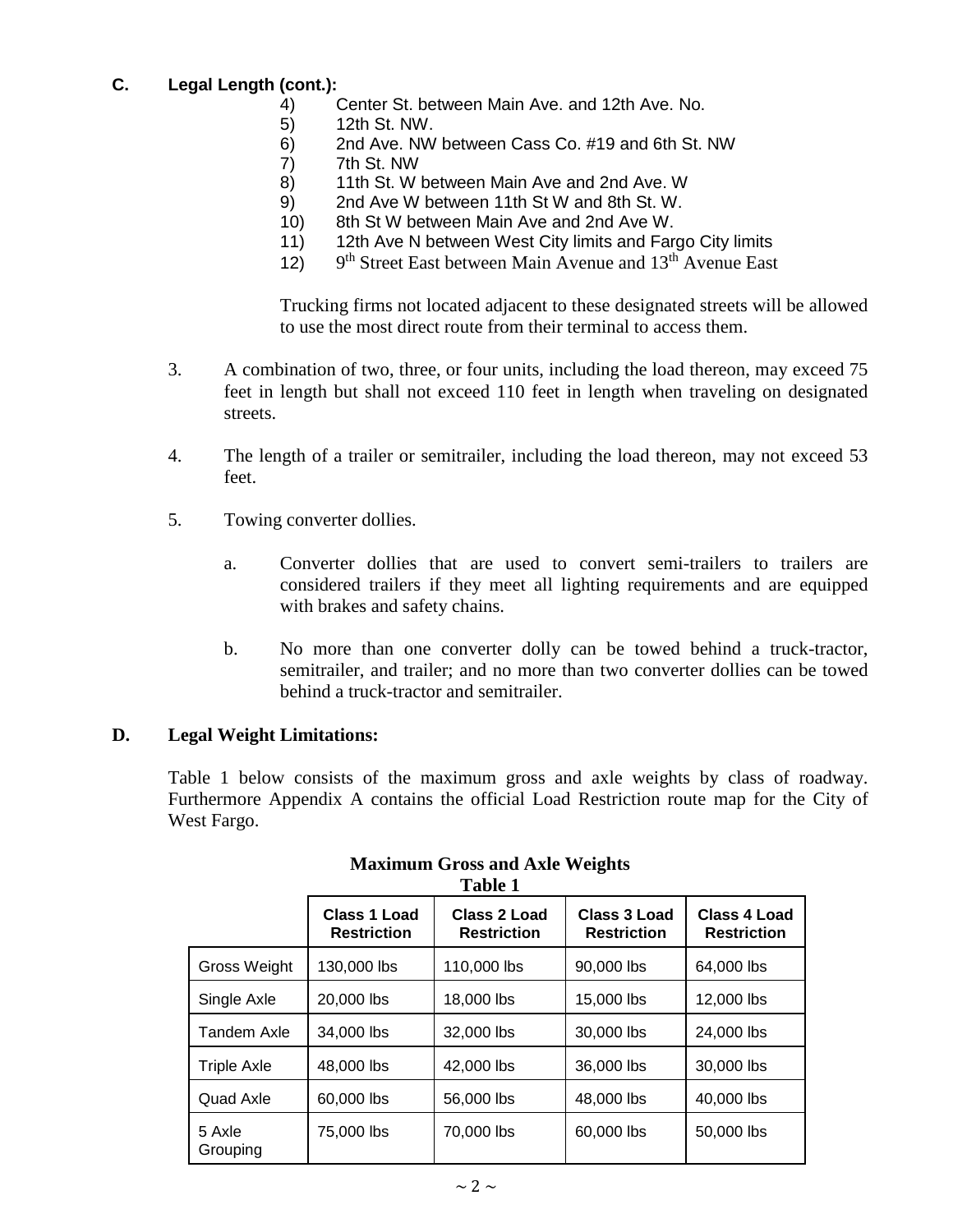# **D. Legal Weight Limitations (cont.):**

- 1. Gross vehicle weight.
	- a. The gross vehicle weight of any vehicle or combination of vehicles is

$$
W=500\left(\frac{\text{LN}}{N-1}+12N+36\right)
$$

determined by the following weight formula of

where W equals maximum weight in pounds carried on any group of two or more axles; L equals distance in feet between the extremes of any group of two or more consecutive axles; and N equals number of axles in the group under consideration. A chart is provided in Appendix A.

2. Axle weight.

Axles spaced 40 inches or less apart are considered one axle. Axles spaced 8 feet apart or over are considered as individual axles. The gross weight of two individual axles may be restricted by the weight formula. Spacing between axles shall be measured from axle center to axle center.

4. Wheel weight.

The weight in pounds on any one wheel shall not exceed one-half the allowable axle weight. Dual tires are considered one wheel.

- 5. Tire weight.
	- a. The weight per inch width of tire shall not exceed 550 pounds. The width of tire for solid tires shall be the rim width; for pneumatic tires, the manufacturer's width. Metric tire sizes are converted to inches by dividing millimeters by 25.4.
- E. Permit Requirements:

All Divisible loads cannot be permitted to exceed Gross, Axle, Wheel, or Tire weight limitations. However, non-divisible load may apply for a permit to exceed weight limitations (see Section *III. PERMITS FOR OVERSIZE AND OVERWEIGHT VEHICLES*).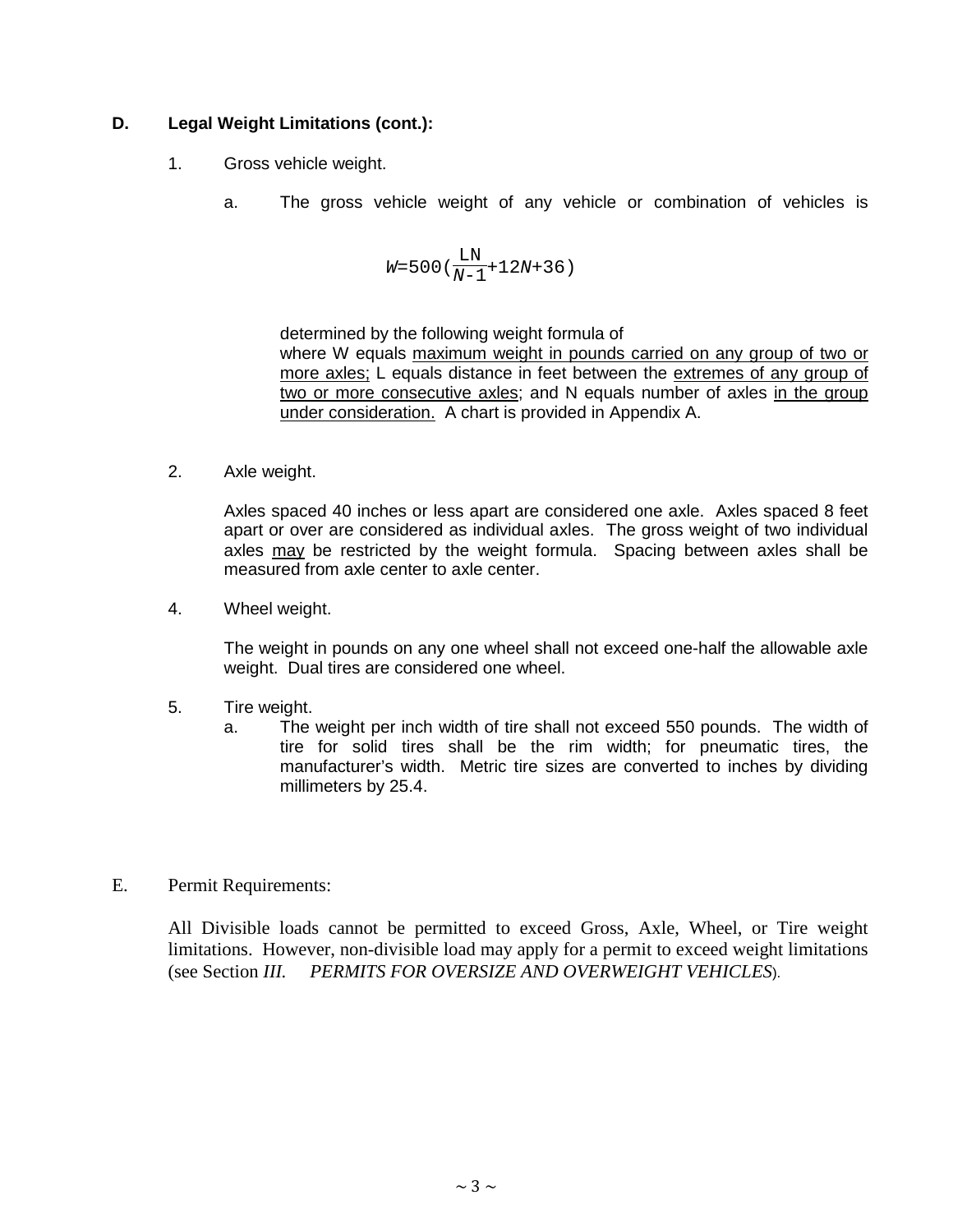# *II. ROAD RESTRICTION REDUCTION IN WEIGHTS*

# **PURPOSE:**

To establish guidelines as to what gross axle weights and gross vehicle weights will be enforced during the designated periods of the year. Primarily this will occur in the spring of the year when streets break up due to frost leaving the ground.

# **POLICY STATEMENT:**

As authorized by section 13-1523 of the City of West Fargo Municipal Code, the City of West Fargo will reduce allowable weights on streets under their jurisdiction that may become seriously damaged or destroyed by reason of deterioration, rain, snow, or other climatic conditions.

#### **PROCEDURE:**

A. Listed below are the restricted Roadway classifications, restricted gross axle weights, and restricted gross vehicle weight limits on City streets.

|                    | Class 1 Load<br><b>Restriction</b> | Table Z<br>Class 2 Load<br><b>Restriction</b> | Class 3 Load<br><b>Restriction</b> | Class 4 Load<br><b>Restriction</b> |
|--------------------|------------------------------------|-----------------------------------------------|------------------------------------|------------------------------------|
| Gross Weight       | 110,000 lbs                        | 90,000 lbs                                    | 64,000 lbs                         |                                    |
| Single Axle        | 18,000 lbs                         | 15,000 lbs                                    | 12,000 lbs                         | Cars and<br>Unloaded               |
| Tandem Axle        | 32,000 lbs                         | 30,000 lbs                                    | 24,000 lbs                         | <b>Trucks Only</b>                 |
| <b>Triple Axle</b> | 42,000 lbs                         | 36,000 lbs                                    | 30,000 lbs                         |                                    |
| Quad Axle          | 56,000 lbs                         | 48,000 lbs                                    | 40,000 lbs                         |                                    |
| 5 Axle<br>Grouping | 70,000 lbs                         | 60,000 lbs                                    | 50,000 lbs                         |                                    |

#### **Road Restriction Maximum Gross and Axle Weights Table 2**

B. A spring up charge fee shall be added to all overweight permits issued during spring road restrictions as outlined in the spring up charge fee schedule. (See Appendix D)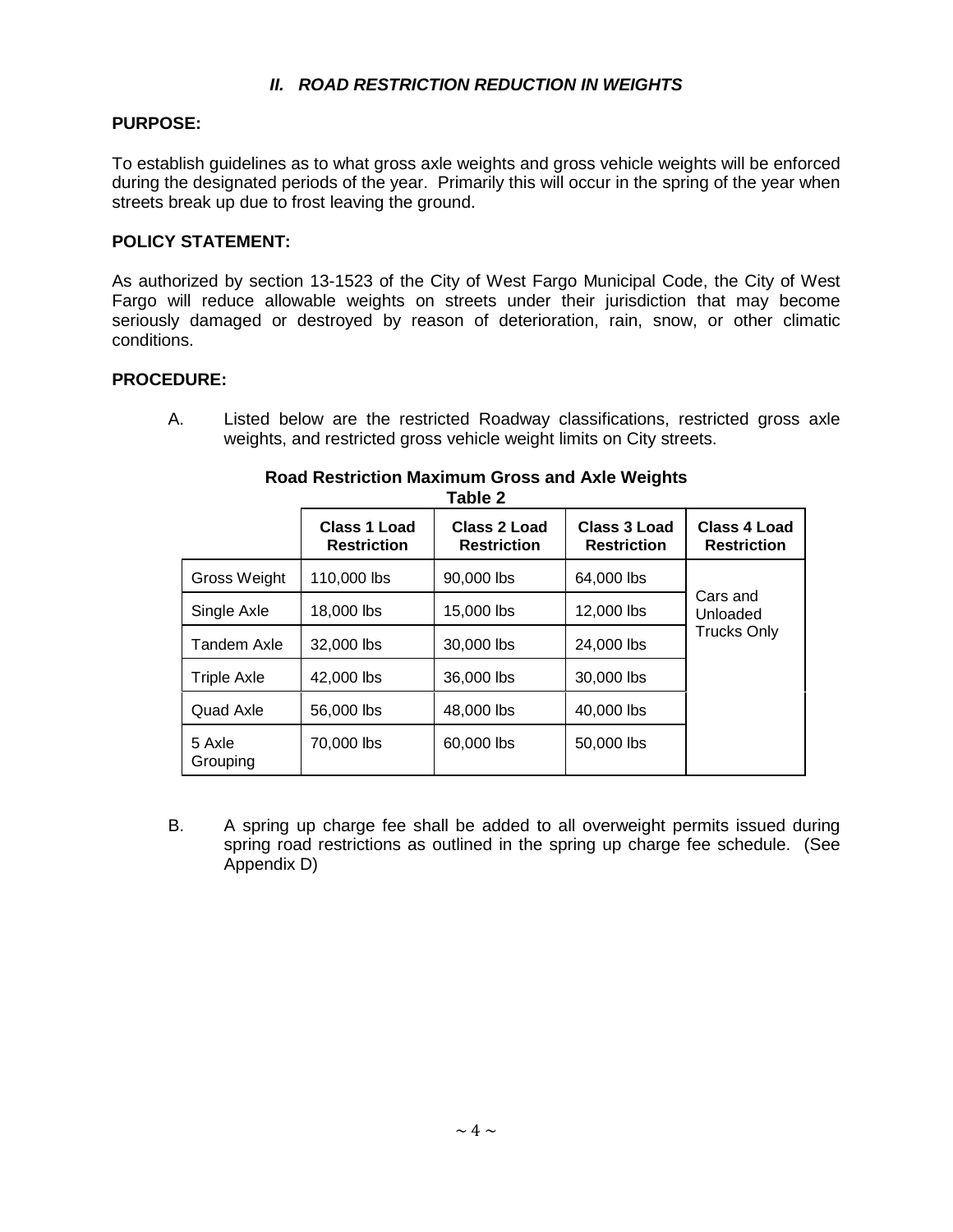# *III. PERMITS FOR OVERSIZE AND OVERWEIGHT VEHICLES*

# **PURPOSE:**

To establish guidelines when permits will be issued for vehicles or loads exceeding legal size and/or weight for movement on the City streets.

#### **POLICY STATEMENT:**

As authorized by section 13-1521 of the City of West Fargo Municipal Code, the City will issue single trip permits, when good cause is shown, for the movement of oversize and/or overweight vehicles and loads.

The following procedures outline the requirements and methods for issuing permits for oversize and overweight vehicles.

#### **PROCEDURE:**

- A. Permit Requirements
	- 1. **Permits must be in possession prior to starting any movement.** They shall designate the route to be traveled and may contain such other restrictions as deemed necessary by the City Public Works. The City has the authority to revoke permits when the holder violates or abuses the privilege or conditions of the permits.
	- 2. General travel restrictions.
		- a. Single trip permits shall not be issued for OVER DIMENSIONAL movements between sunset and sunrise, unless approved by the City Public Works.
		- b. Single trip permits for over width exceeding 16 feet or over length exceeding 88 feet shall not be issued authorizing movements on Saturday after 12 noon, all day Sunday, and on holidays of New Year's Day, Memorial Day, Independence Day, Labor Day, Thanksgiving Day, and Christmas Day.
			- 1) When any above named holiday is on Sunday, the following Monday shall be the holiday.
			- 2) When any above named holiday is on a Saturday, the preceding Friday shall be the holiday.
			- 3) No over-width permit exceeding 16 feet or over-length permit exceeding 110 feet will be valid from 12 noon the day before the holiday until sunrise the day after the holiday.
		- c. Single trip permits shall not authorize movements when inclement weather prevails, highways are slippery, or when visibility is poor.
		- d. Single trip permits do not authorize travel on shoulders of road.
		- e. Single trip permits shall apply to movement of one vehicle or one vehicle combination only.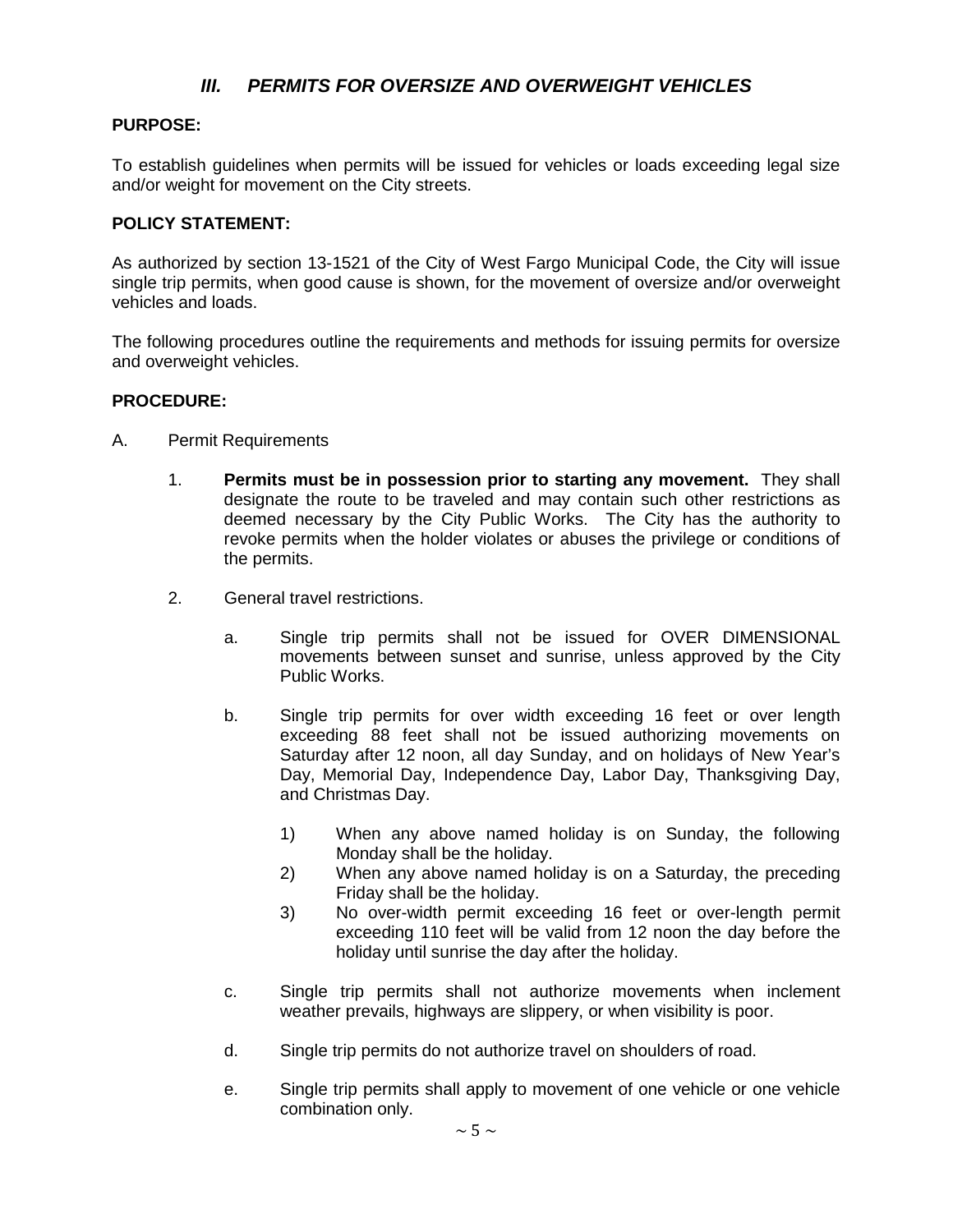- f. All permits shall require a minimum distance of 1,000 feet between vehicles in a convoy of two or more vehicles.
- g. Single trip permits will be for the duration of one movement, generally not to exceed three days. Movement of a fixed load during a 24-hour period shall be considered one movement.
- 3. General safety requirements.
	- a. All over-dimensional vehicles and loads shall have minimum 18 inch by 18 inch red or bright orange flags displayed on the traffic side front and rear.
	- b. When the overall length of an over-dimensional movement exceeds 75 feet in length, there shall be at least an 18 inch by 84 inch **OVERSIZE LOAD** sign on the rear. The lettering shall be black on yellow background. Letters shall be at least 10 inches high with 1.41 inch brush stroke. When the movement is overlength only, exceeding 75 feet in overall length, a **LONG LOAD** sign that is a minimum 12 inches by 60 inches in size may be used in lieu of the **OVERSIZE LOAD** sign. The lettering shall be black on yellow background. The letters shall be at least 8 inches high with 1-inch brush stroke. The sign shall be covered or removed when the movement is not over-dimensional.
	- c. All motor vehicles when transporting loads must be loaded and secured to prevent the shifting or falling of the load. Loads such as a hydraulic backhoe or crane must be secured to prevent the accidental lifting of the bucket or boom.
	- d. Towing vehicle must have two mirrors to reflect a rear view of 200 feet to the driver.
	- e. All commercial oversize vehicles must be equipped in accordance with the requirements and specifications of Parts 393 and 396 of 49CFR.
- 4. Escort requirements.
	- a. All movements exceeding 14 feet 6 inches in width, 18 feet in height, and 120 feet in overall length are required to have official escort or approved pilot cars (see Pilot Car Policy). In lieu of the pilot car requirement for movements not exceeding 16 feet in width, the over-width vehicle itself, or vehicle towing the over width load may be equipped with a rotating or flashing amber lights which are visible from front and rear for a minimum 500 feet. On four-lane divided highways, there are no pilot car requirements for movements not exceeding 16 feet in width. Movements exceeding 18 feet in width will be required to have an official escort unless exempted by the City Public Works.
	- b. Exceeding 16 feet in overall width.
		- 1) One pilot car is required to precede each movement at a distance of 300 to 700 feet and one pilot car is required to follow each movement at a distance of 300 to 700 feet on two-lane highways.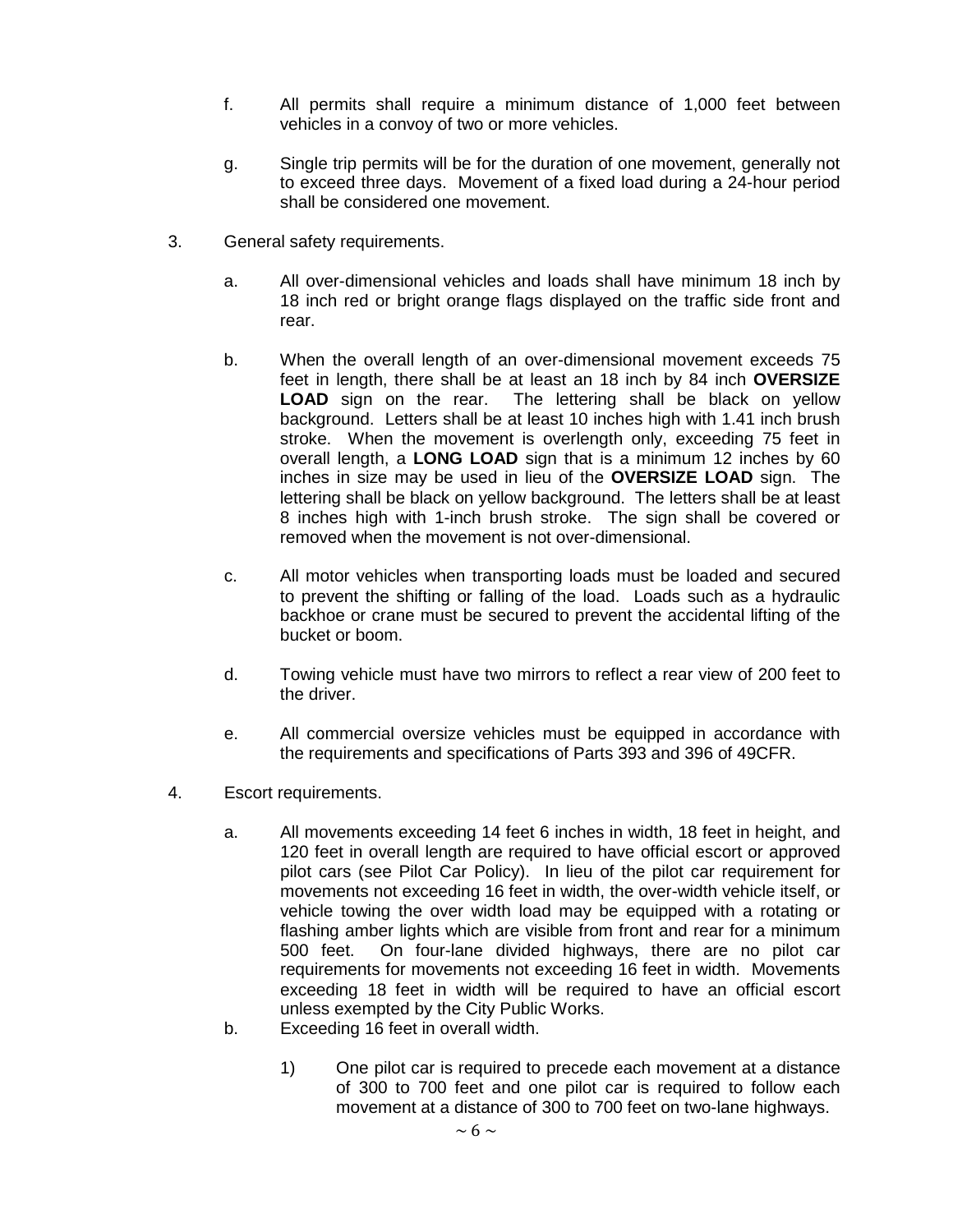- 2) One pilot car is required to follow each movement at a distance of 300 to 700 feet on four-lane divided highways.
- c. Pilot car requirements.
	- 1) The vehicle must be a passenger vehicle or two-axle truck only and must be operated as a single unit only.
	- 2) The vehicle must have on the highest part a sign that is minimum 12 inches in height and 60 inches in length with the words **OVERSIZE LOAD** on it. The sign shall be yellow with black lettering. The lettering shall not be less than 8 inches high and 1 inch brush strokes. In addition, flashing amber lights shall be mounted on both ends of the sign. In place of the two alternating lights, there can be one centrally mounted revolving amber light on the top of the sign. There shall be radio communication between the pilot car(s) and the vehicle being escorted.
- 5. General size limitations.
	- a. Construction and building contractors' equipment and vehicles used to move such equipment are exempt from width limitations not to exceed 10 feet in width when being moved by contractors or resident carriers. Housemovers' vehicles and equipment and specialized oil field vehicles commonly referred to as rig up trucks or jin trucks are considered construction equipment.
	- b. Single trip permits shall not be issued for movements exceeding the vertical clearance under structures. If there is a bypass or exit ramp around structures, permits may be issued directing the movement around the structure. All movements exceeding 18 feet in height must have written authority from utility companies to travel under overhead wires. All vertical clearances shall be the responsibility of the permittee.
		- 1) The City of West Fargo list of bridges with vertical clearances will be referred to when issuing all over height permits and may cause over height movements to be given special route restrictions.
	- c. Towed vehicles, such as rock crushers or conveyors, are subject to single trip permits if the length of the towed vehicle exceeds 60 feet.
	- d. Road construction may limit over width movements to 12 feet in width, or less, on some highways. Contact City Public Works to obtain width restrictions.
	- e. If an over width trailer or semitrailer is needed to transport an oversize or overweight load, only one single trip permit will be required for the round trip movement. If an over length, modular type, semitrailer is needed to transport an overweight load, only one single trip permit will be required for the round trip movement. An over width farm implement trailer is defined as a farm implement and may also be permitted, empty or loaded.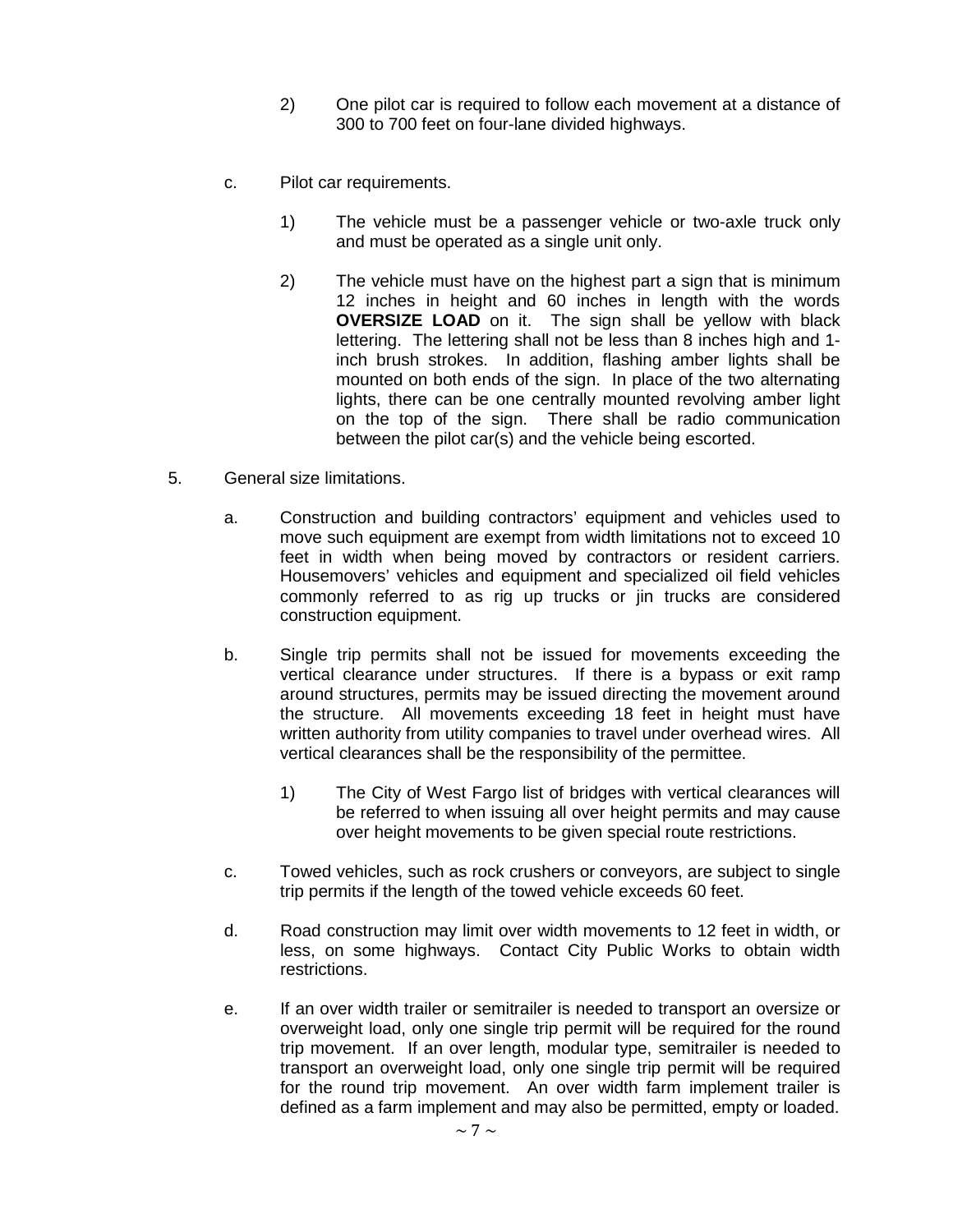- 6. General conditions for all overweight movements.
	- a. No permit shall be issued for an overweight vehicle unless the vehicle is registered for the gross weight which the vehicle can legally carry without a permit, nor issued for loads that can be reasonably made to conform to legal limits. Overweight permits will be issued for hauling one piece of equipment only. A dozer with blade attached is considered one piece. If the blade is detached, it cannot be hauled on the same load.
	- b. The rate of speed shall not exceed 25 mph if any axle grouping gross weight exceeds legal weight limits by more than 5,000 pounds, or if the gross vehicle weight is more than 120,000 pounds. City Public Works **may** require a speed reduction on some structures.
	- c. **Overweight permits are not valid for movement on flexible pavements when the atmospheric temperature is 85**° **F or above.**
	- d. NDDOT and City of Fargo issued permits will be honored on the City A truck route system:
		- 1) Loads are in compliance with City of West Fargo OVER DIMENSIONAL Vehicle Policy.
		- 2) You are utilizing the services of any truck stop adjacent to the interstate system.
		- 3) Load stays off of the residential street system.
		- 4) The origin of the load is the owner's primary place of business (i.e. shop/office) and the load has a destination outside the City of West Fargo and the load remains on the City Truck Routes.
		- 5) The origin and destination of a load is outside the City of West Fargo and the load remains on the City Truck Routes.
		- 6) The origin of the load is outside the City of West Fargo and the loads destination is the owner's primary place of business (i.e. shop/office) within the City of West Fargo and the load remains on the City Truck Routes.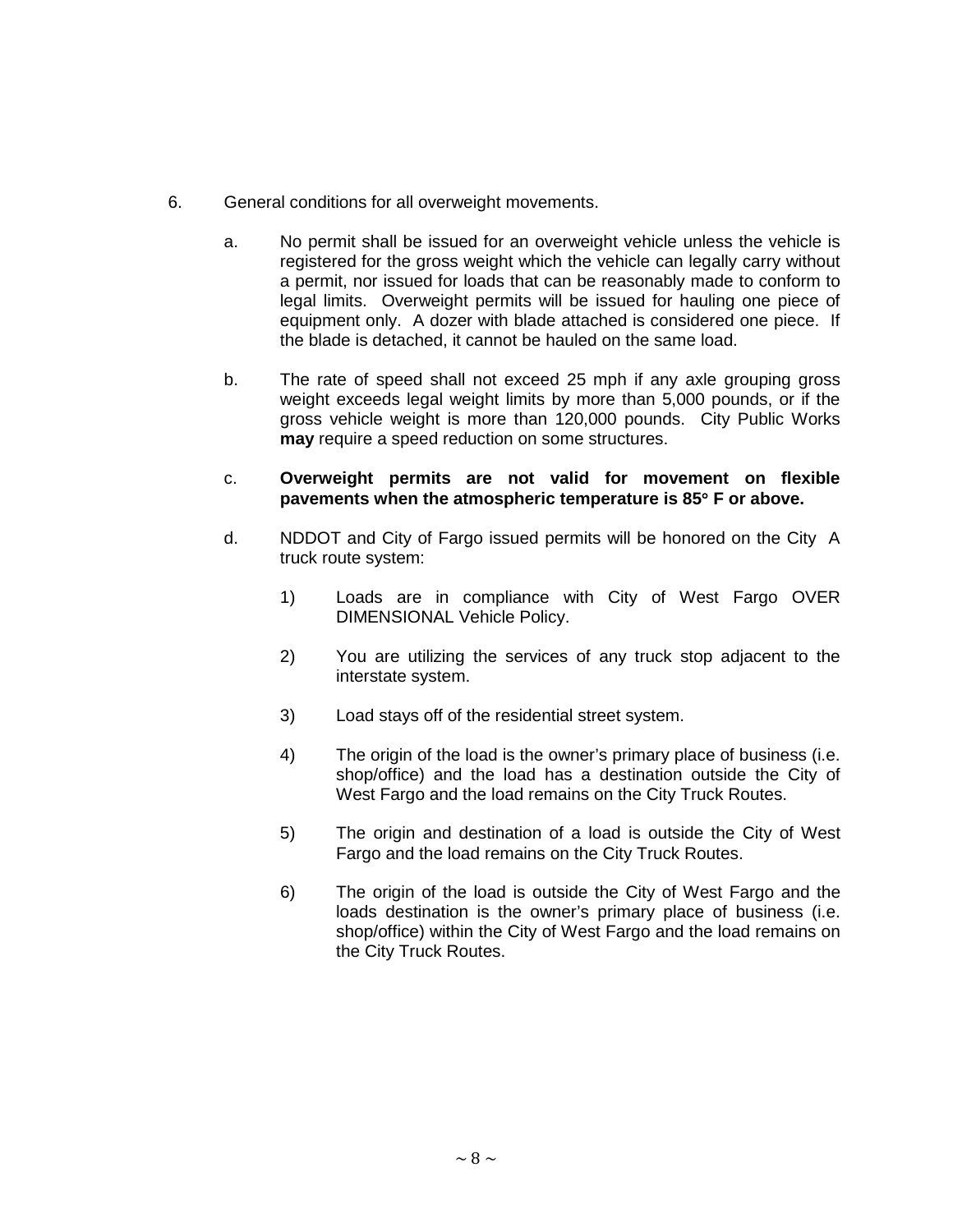- 7. Additional conditions for all overweight movements.
	- a. Loads would have to be broken down as follows if requested routes of travel cannot be approved by the City Public Works.
		- 1) Blades and rippers must be removed from dozer and hauled separately.
		- 2) All scrapers must be split and hauled separately.<br>3) Counterweights must be removed from crare
		- Counterweights must be removed from cranes and hauled separately.
	- b. **All** movements are subject to Public Works Director approval.
- 8. Additional conditions for movement of overweight self-propelled earthmoving equipment such as scrapers, rubber-tired dozers, and loaders.
	- a. The maximum permissible axle weight when roading earthmoving equipment is 36,000 pounds per axle except as authorized by the City Public Works.
	- b. Public Works Department may authorize permits when the axle weights exceed 36,000 pounds.
	- c. Earth moving equipment is not allowed to be loaded with material when roading.
	- d. Maximum speed for movement is 20 mph and a pilot car is required **to follow** for this purpose.
	- e. All general travel restrictions and requirements of this permit policy apply to self-propelled earthmoving equipment movements.
- 9. Government and emergency vehicles.
	- a. Governmental road maintenance equipment, North Dakota National Guard equipment, and emergency vehicles will be permitted on individual specifications or where emergencies necessitate.
- 10. Liability of permittee.
	- a. The applicant or permittee, as a condition for obtaining an oversize and/or overweight permit, shall assume all responsibility for accidents, damage, or injury to any persons or damage to public or private property caused by the movement of any oversize and/or overweight vehicle or load covered by the permit while upon public streets of the City of West Fargo.
	- b. The applicant or permittee agrees to indemnify and hold harmless the City of West Fargo, their officers and employees from any and all claims resulting directly or indirectly from the movement of an oversize and/or overweight vehicle or load on any public street of the City of West Fargo.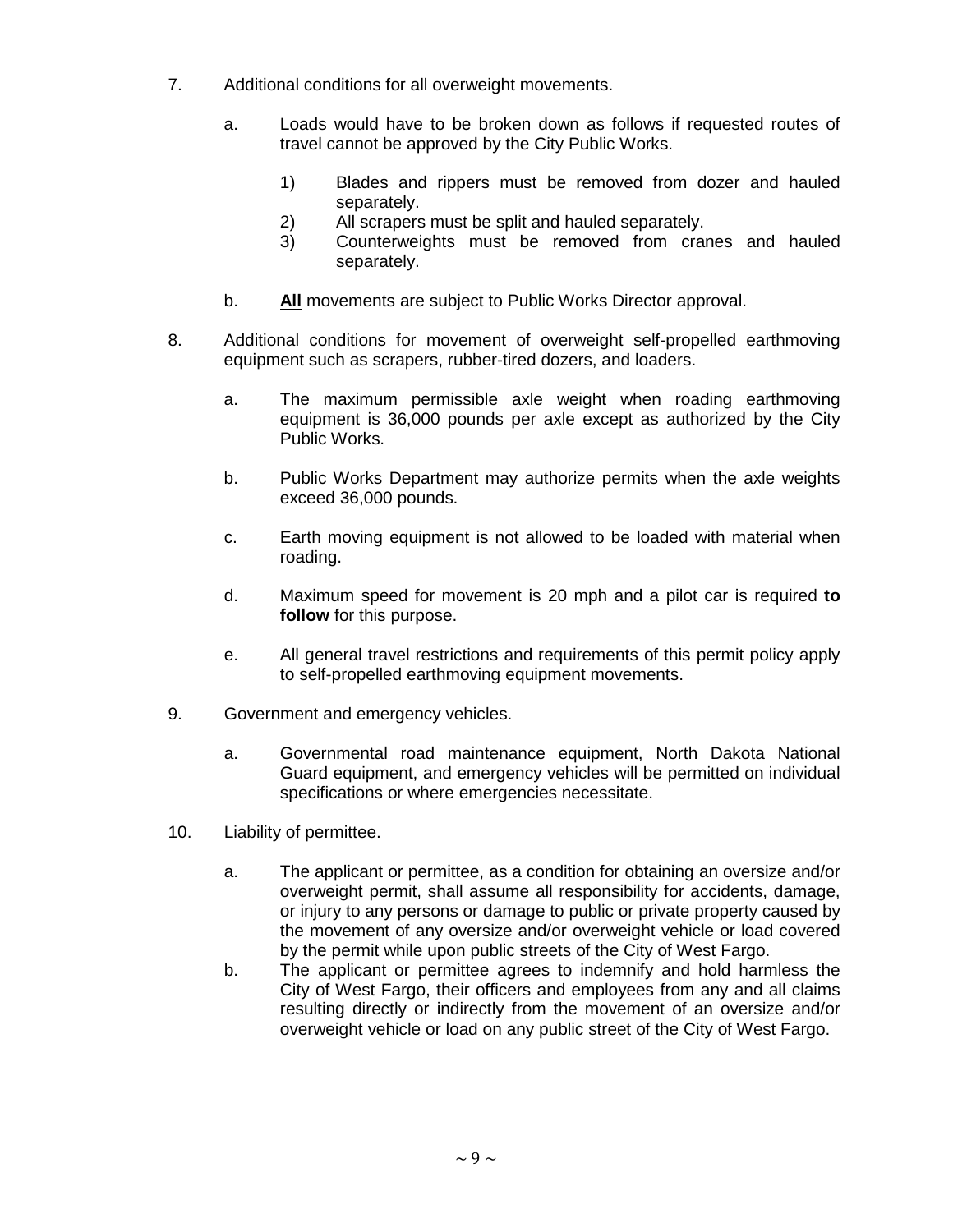- 11. Special mobile equipment.
	- a. For the purpose of this policy, special mobile equipment shall mean every non-registered, overweight, self-propelled vehicle that is only incidentally operated or moved over a highway.
	- b. Special mobile equipment shall include the following vehicles:
		- 1) Workover rigs;
		- 2) Truck cranes;<br>3) Self-propelled
		- Self-propelled scrapers;
		- 4) Rubber-tired dozers;
		- 5) Rubber tired loaders;
		- 6) Fork Lifts.
- 12. Monthly Overdimensional Permit Policy
	- a. The City may issue a permit that is valid for one calendar month.
	- b. The permit will contain restrictions as deemed necessary by the City of West Fargo
	- c. Permits may be revoked by the City when the holder violates or abuses any privilege or conditions of a permit or provides any false information on the permit.
	- d. Monthly permits will NOT be issued during spring load restrictions
	- e. The fee for the monthly permit is a 10 factor multiplied by the cost of a single trip permit.
	- f. The permit will only be valid for the equipment it is permitted for, and the truck and trailer used to haul the equipment shall be the same as listed on the permit.
	- g. The monthly permit shall be subject to all regulations and restrictions in the Overdimensional Policy.
- 13. Snow Removal Overdimensional Policy
	- a. Policy requires permit for equipment that is over width and/or overweight for the purpose of snow removal.
	- b. Permits can only be taken out for the entire winter season
	- c. Snow removal permits are not valid during spring load restrictions for any overweight equipment.
	- d. The permit will only be valid for the equipment it is permitted for on the permit.
	- e. Snow removal permits can be obtained for any overdimensional equipment used for snow removal.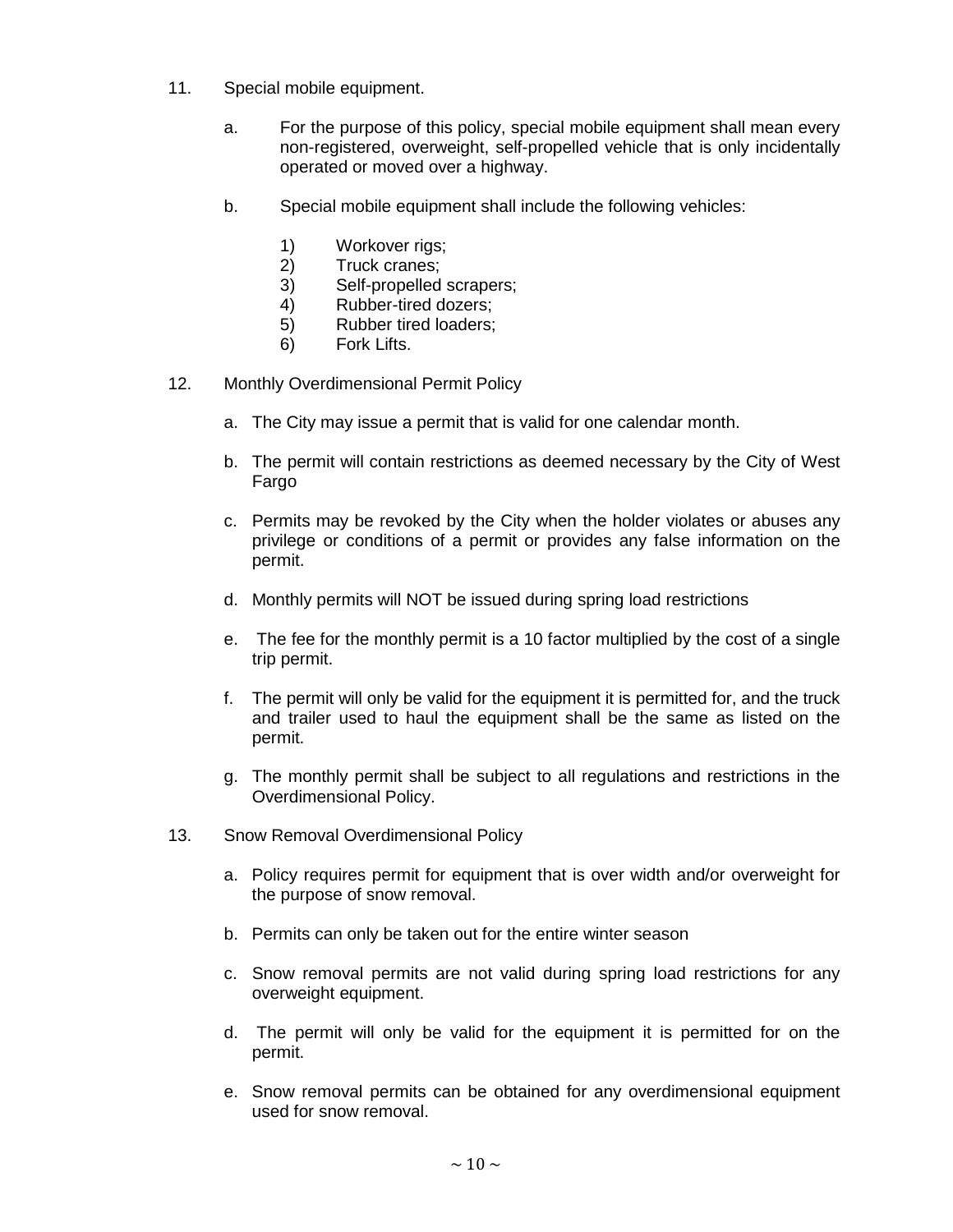- f. Seasonal Snow Removal Permit
	- 1. Snow removal permits can only be taken out on a seasonal basis
	- 2. Seasonal snow removal permits shall be valid from October 1<sup>st</sup> to April  $30<sup>th</sup>$ .
	- 3. The fee for a seasonal snow removal permit is \$150.
- g. All movements shall be in compliance with the City of West Fargo Overdimensional policy.
- B. Application Procedure
	- 1. Single trip permits can be obtained from the City Public Works Department.
		- a. Applications may be made in person, via mail, or fax.
		- b. The applicant must read and sign the reverse side of the receipt/permit acknowledging the movement restrictions and requirements.
		- c. Permits will be in written form and must be in possession prior to entering City limits or starting movement.
		- d. Information required to obtain permits.
			- 1) Company name and address.<br>2) Description of power unit: ye
			- Description of power unit: year, make, capacity, serial number, license number and state, tire sizes, and number of axles.
			- 3) Description of towed unit: type unit, make, tire sizes, number of axles and axle bridge spacing.
			- 4) Overall dimensions of vehicle and load.
			- 5) Axle weights and gross weight of vehicles and load if overweight is requested.
			- 6) Dates of travel, point of origin and destination, and desired route to be traveled.
	- 2. Permit fees.
		- a. \$20 for each single trip permit.
		- b. Overweight fees as per the overweight fee schedule. (See Appendix C)
	- 3. Single trip movement permits can be obtained from the City of West Fargo Public Works Department, 810 12<sup>th</sup> Ave. NW, West Fargo ND 58078. The telephone number is 701/515-5400. The fax number is 701/515-5001.
	- 4. On-site weight verification/escort service.

Upon request, and if manpower is available, the City will provide escort services.

The cost for these services shall be \$30 per hour.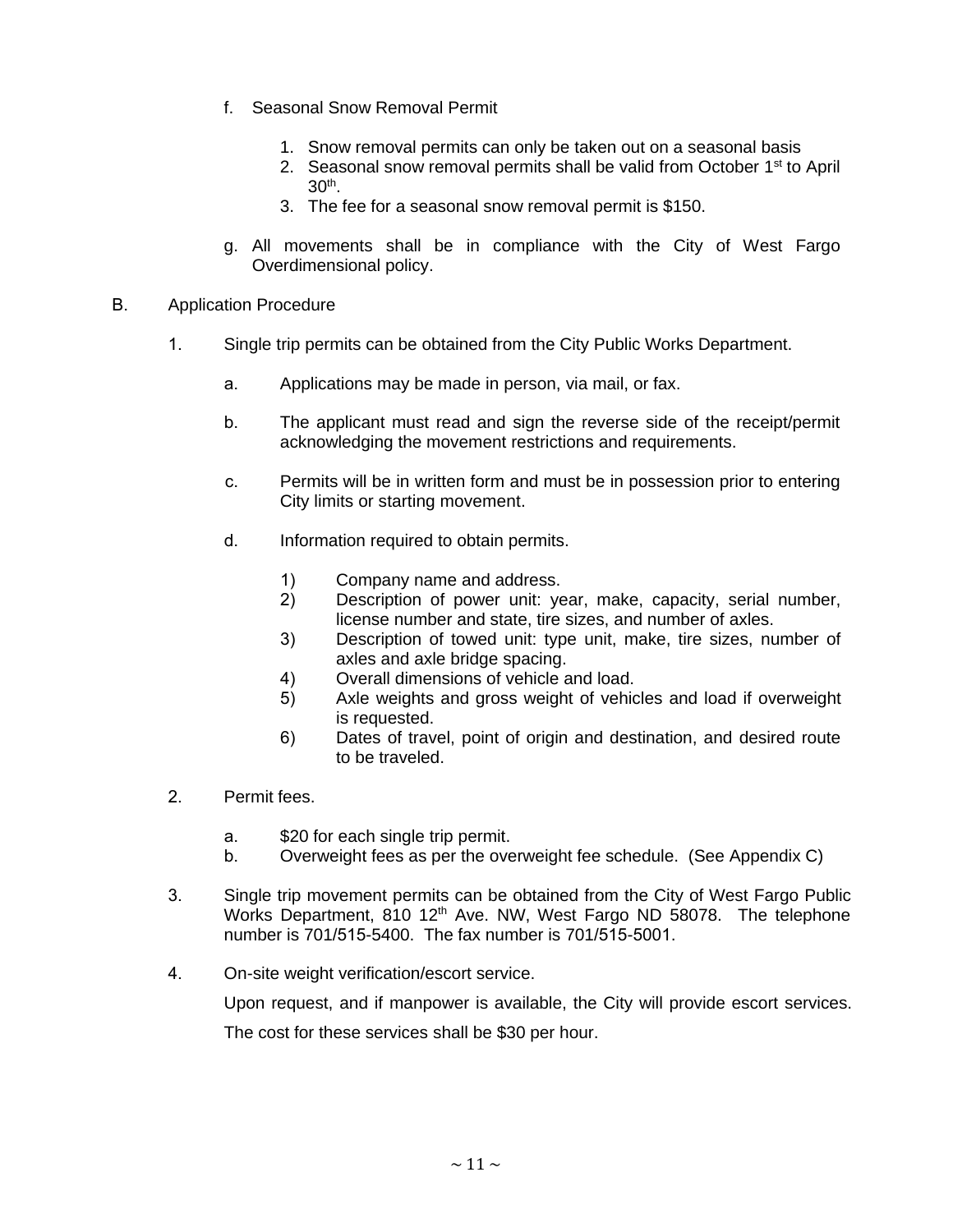# **APPENDIX A**

# **Load Restriction Map**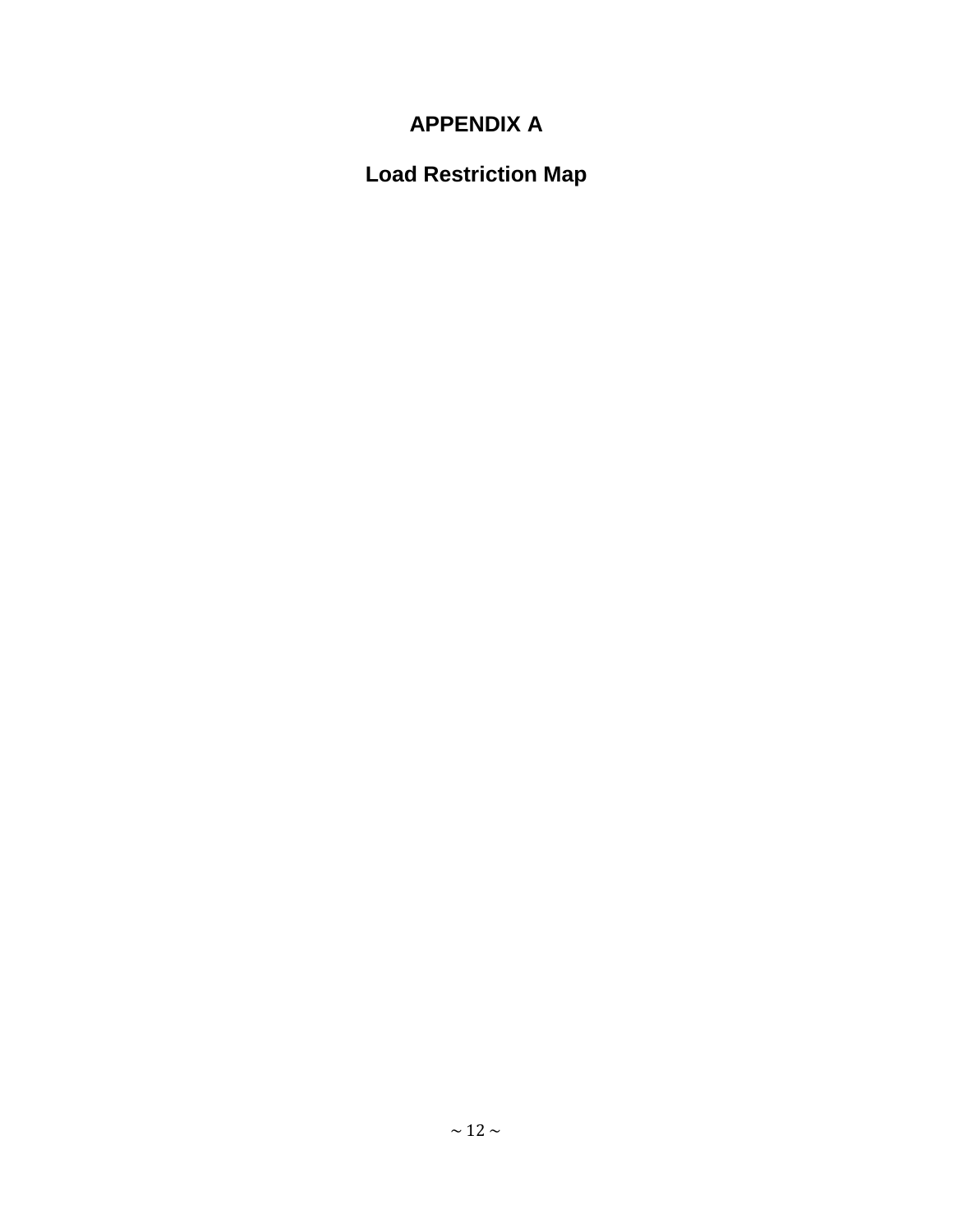# **APPENDIX B**

**Weight Formula and Axle Charts**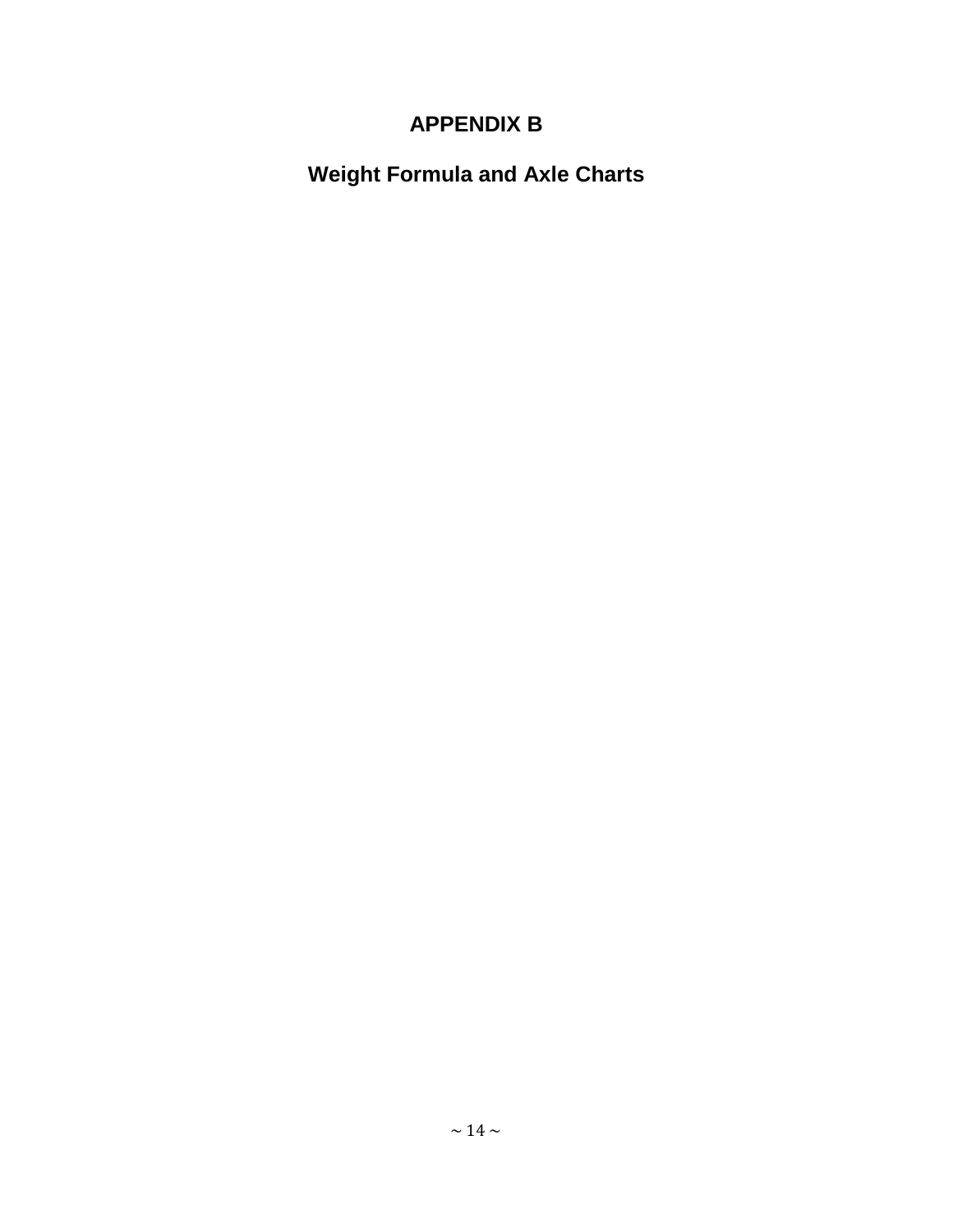Computed to nearest foot by the weight formula in Section 39-12-05 and Section 39-12-05.3 of the North Dakota Century Code.<br>W = Maximum weight in pounds on any group of two or more axles<br>L = Distance in feet between extrem

| Distance in feet between<br>the extremes of any groups of |                                                                                            |                   | MAXIMUM LOAD IN POUNDS CARRIED ON ANY GROUP OF 2 OR MORE CONSECUTIVE AXLES |                    |                    |                    |                       |
|-----------------------------------------------------------|--------------------------------------------------------------------------------------------|-------------------|----------------------------------------------------------------------------|--------------------|--------------------|--------------------|-----------------------|
| 2 or more consecutive axles<br>2 Axles                    | 3 Axles                                                                                    | 4 Axles           | 5 Axles                                                                    | 6 Axles            | 7 Axles            | 8 Axles            | 9 Axles               |
| 34,000<br>4                                               |                                                                                            |                   |                                                                            |                    |                    |                    |                       |
| 5<br>34,000<br>6<br>34,000                                |                                                                                            |                   |                                                                            |                    |                    |                    |                       |
| 34,000<br>7                                               | 41,500                                                                                     |                   |                                                                            |                    |                    |                    |                       |
| 38,000<br>8<br>39,000<br>9                                | 42,000<br>43,000                                                                           |                   |                                                                            |                    |                    |                    |                       |
| 40,000*<br>10                                             | 43,500                                                                                     |                   |                                                                            |                    |                    |                    |                       |
| 11                                                        | 44,500                                                                                     |                   |                                                                            |                    |                    |                    |                       |
| 12<br>13                                                  | 45,000<br>46,000                                                                           | 50,000<br>50,500  |                                                                            |                    |                    |                    |                       |
| 14                                                        | 46,500                                                                                     | 51,500            |                                                                            |                    |                    |                    |                       |
| 15<br>16                                                  | 47,500<br>48,000                                                                           | 52,000<br>52,500  | 58,000                                                                     |                    |                    |                    |                       |
| 17                                                        | 49,000                                                                                     | 53,500            | 58,500                                                                     |                    |                    |                    |                       |
| 18<br>19                                                  | 49,500<br>50,500                                                                           | 54,000<br>54,500  | 59,500<br>60,000                                                           |                    |                    |                    |                       |
| 20                                                        | 51,000                                                                                     | 55,500            | 60,500                                                                     | 66,000             |                    |                    |                       |
| 21                                                        | 52,000                                                                                     | 56,000            | 61,000                                                                     | 66,500             |                    |                    |                       |
| 22<br>23                                                  | 52,500<br>53,500                                                                           | 56,500<br>57,500  | 62,000<br>62,500                                                           | 67,000<br>68,000   |                    |                    |                       |
| 24                                                        | 54,000                                                                                     | 58,000            | 63,000                                                                     | 68,500             | 74,000             |                    |                       |
| 25<br>26                                                  | 55,000<br>55,500                                                                           | 58,500<br>59,500  | 63,500<br>64,500                                                           | 69,000<br>69,500   | 74,500<br>75,000   |                    |                       |
| 27                                                        | 56,500                                                                                     | 60,000            | 65,000                                                                     | 70,000             | 76,000             |                    |                       |
| 28                                                        | 57,000                                                                                     | 60,500            | 65,500                                                                     | 71,000             | 76,500             | 82,000             |                       |
| 29<br>30                                                  | 58,000<br>58,500                                                                           | 61,500<br>62,000  | 66,000<br>67,000                                                           | 71,500<br>72,000   | 77,000<br>77,500   | 82,500<br>83,000   |                       |
| 31                                                        | 59,500                                                                                     | 62,500            | 67,500                                                                     | 72,500             | 78,000             | 84,000             |                       |
| 32<br>33                                                  | 60,000*                                                                                    | 63,500<br>64,000  | 68,000<br>68,500                                                           | 73,000<br>74,000   | 78,500<br>79,500   | 84,500<br>85,000   | 90,000<br>90,500      |
| 34                                                        |                                                                                            | 64,500            | 69,500                                                                     | 74,500             | 80,000             | 85,500             | 91,000                |
| 35                                                        |                                                                                            | 65,500            | 70,000                                                                     | 75,000             | 80,500             | 86,000             | 91,500                |
|                                                           | 36 Two consecutive sets of tandem axles may<br>37 carry a gross load of 34,000 pounds each | 66,000<br>66,500  | 70,500<br>71,000                                                           | 75,500<br>76,000   | 81,000<br>81,500   | 86,500<br>87,000   | 92,500<br>93,000      |
|                                                           | 38 provided the overall distance between the first                                         | 67,500            | 72,000                                                                     | 77,000             | 82,000             | 87,500             | 93,500                |
| 40 tandem axles is 36 feet or more                        | 39 and last axles of such consecutive sets of                                              | 68,000<br>68,500  | 72,500<br>73,000                                                           | 77,500<br>78,000   | 83,000<br>83,500   | 88,500<br>89,000   | 94,000<br>94,500      |
| 41                                                        |                                                                                            | 69,500            | 73,500                                                                     | 78,500             | 84,000             | 89,500             | 95,000                |
| 42<br>43                                                  |                                                                                            | 70,000<br>70,500  | 74,500<br>75,000                                                           | 79,000<br>80,000   | 84,500<br>85,000   | 90,000<br>90,500   | 95,500<br>96,000      |
| 44                                                        |                                                                                            | 71,500            | 75,500                                                                     | 80,500             | 85,500             | 91,000             | 97,000                |
| 45                                                        |                                                                                            | 72,000            | 76,000                                                                     | 81,000             | 86,500             | 91,500             | 97,500                |
| 46<br>47                                                  |                                                                                            | 72,500<br>73,500  | 77,000<br>77,500                                                           | 81,500<br>82,000   | 87,000<br>87,500   | 92,500<br>93,000   | 98,000<br>98,500      |
| 48                                                        |                                                                                            | 74,000            | 78,000                                                                     | 83,000             | 88,000             | 93,500             | 99,000                |
| 49<br>50                                                  |                                                                                            | 74,500<br>75,500  | 78,500<br>79,500                                                           | 83,500<br>84,000   | 88,500<br>89,000   | 94,000<br>94,500   | 99,500<br>100,000     |
| 51                                                        |                                                                                            | 76,000            | 80,000                                                                     | 84,500             | 90,000             | 95,000             | 100,500               |
| 52<br>53                                                  |                                                                                            | 76,500<br>77,500  | 80,500<br>81,000                                                           | 85,000<br>86,000   | 90,500<br>91,000   | 95,500<br>96,500   | 101,500<br>102,000    |
| 54                                                        |                                                                                            | 78,000            | 82,000                                                                     | 86,500             | 91,500             | 97,000             | 102,500               |
| 55                                                        |                                                                                            | 78,500            | 82,500                                                                     | 87,000             | 92,000             | 97,500             | 103,000               |
| 56<br>57 Gross weight limit on residential streets        |                                                                                            | 79,500<br>80,000* | 83,000<br>83,500                                                           | 87,500<br>88,000   | 92,500<br>93,500   | 98,000<br>98,500   | 103.500<br>104.000    |
| 58                                                        |                                                                                            |                   | 84,500                                                                     | 89,000             | 94,000             | 99,000             | 104,500               |
| 59<br>60                                                  |                                                                                            |                   | 85,000<br>85,500                                                           | 89,500<br>90,000   | 94,500<br>95,000   | 99,500<br>100,500  | 105,000<br>105,500*   |
| 61                                                        |                                                                                            |                   | 86,000                                                                     | 90,500             | 95,500             | 101,000            |                       |
| 62                                                        |                                                                                            |                   | 87,000                                                                     | 91,000             | 96,000             | 101,500            |                       |
| 63<br>64                                                  |                                                                                            |                   | 87,500<br>88,000                                                           | 92,000<br>92,500   | 97,000<br>97,500   | 102,000<br>102,500 |                       |
| 65                                                        |                                                                                            |                   | 88,500                                                                     | 93,000             | 98,000             | 103,000            |                       |
| 66<br>67                                                  |                                                                                            |                   | 89,500<br>90,000                                                           | 93,500<br>94,000   | 98,500<br>99,000   | 103.500<br>104,500 |                       |
| 68                                                        |                                                                                            |                   | 90,500                                                                     | 95,000             | 99,500             | 105,000            |                       |
| 69<br>70                                                  |                                                                                            |                   | 91,000<br>92,000                                                           | 95,500<br>96,000   | 100,500<br>101,000 | 105,500*           |                       |
| $\overline{71}$                                           |                                                                                            |                   | 92,500                                                                     | 96,500             | 101,500            |                    |                       |
| 72                                                        |                                                                                            |                   | 93,000                                                                     | 97,000             | 102,000            |                    |                       |
| 73<br>74                                                  |                                                                                            |                   | 93,500<br>94,500                                                           | 98,000<br>98,500   | 102,500<br>103,000 |                    |                       |
| 75                                                        |                                                                                            |                   | 95,000                                                                     | 99,000             | 104,000            |                    |                       |
| 76<br>77                                                  |                                                                                            |                   | 95,500<br>96,000                                                           | 99,500<br>100,000  | 104,500<br>105,000 |                    |                       |
| 78                                                        |                                                                                            |                   | 97,000                                                                     | 101,000            | 105,500*           |                    |                       |
| 79<br>80                                                  |                                                                                            |                   | 97,500<br>98,000                                                           | 101,500<br>102,000 |                    |                    |                       |
| 81                                                        |                                                                                            |                   | 98,500                                                                     | 102,500            |                    |                    |                       |
| 82                                                        |                                                                                            |                   | 99,500                                                                     | 103,000            |                    |                    |                       |
| 83<br>84                                                  |                                                                                            |                   | 100,000*                                                                   | 104,000<br>104,500 |                    |                    | *Maximum Gross Weight |
| 85                                                        |                                                                                            |                   |                                                                            | 105,000            |                    |                    |                       |
| 86                                                        |                                                                                            |                   |                                                                            | 105,500*           |                    |                    |                       |

NOTE: On highways other than the residential street system, only the exterior bridge measurement shall be used to determine the gross vehicle weight of a vehicle or combination of vehicles.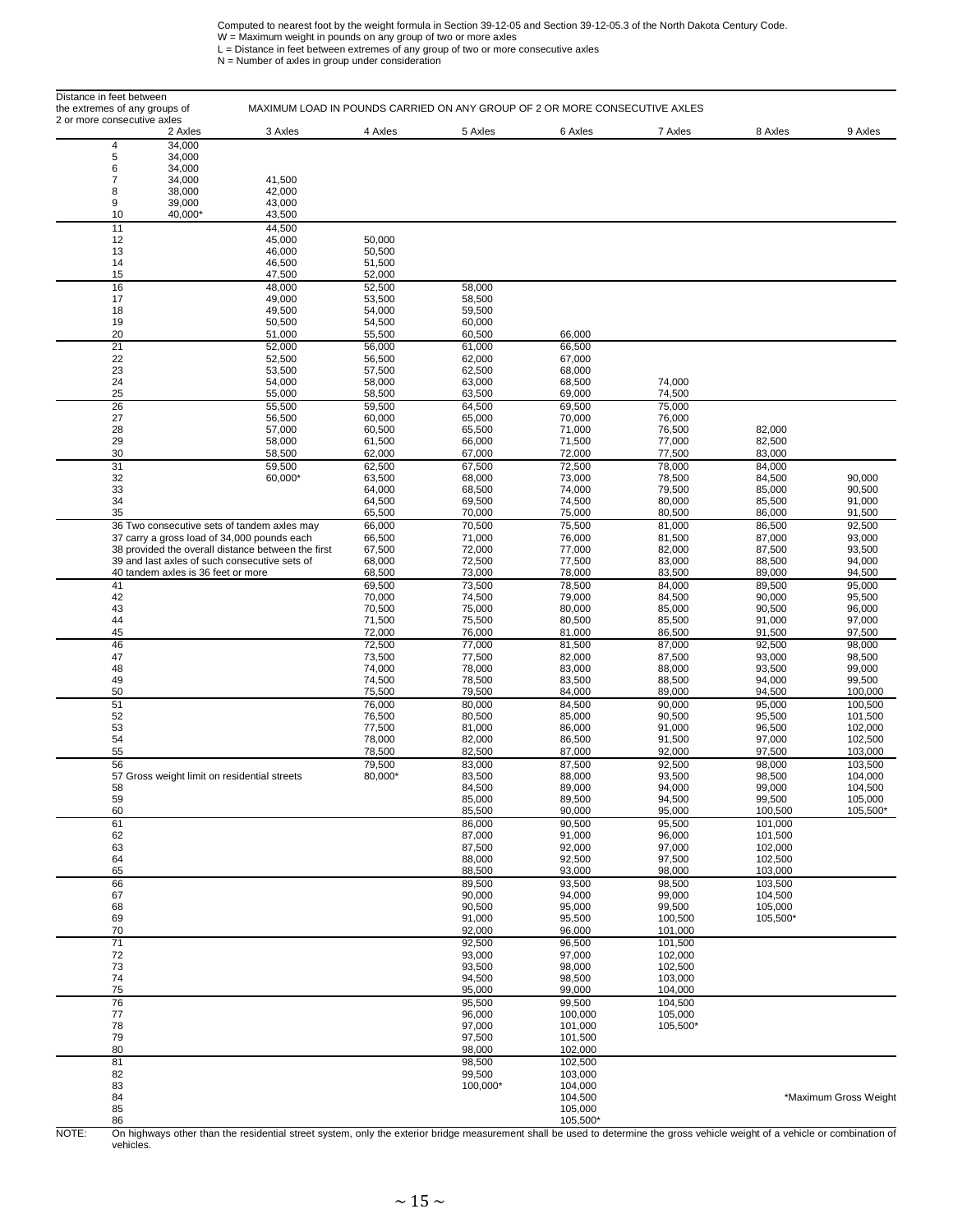# **City of West Fargo AXLE WEIGHT LIMITATIONS**

No single axle shall carry a gross weight in excess of 20,000 pounds. Axles spaced 40 inches or less apart are considered one axle. Axles spaced 8 feet apart or over are considered as individual axles. The gross weight of two individual axles may be restricted by the weight formula except that on highways other than the residential streets, two axles spaced 8 feet apart or more may have a combined gross weight not to exceed 40,000 pounds. Spacing between axles shall be measured from axle center to axle center.

Axles spaced over 40 inches apart and less than 8 feet apart shall not carry a gross weight in excess of 17,000 pound per axle. The gross weight of three or more axles in a grouping is determined by the measurement between the extreme axle centers except that on the truck route system, groupings of three or more axles may have a gross weight not to exceed 48,000 pounds.

The weight per inch width of tire shall not exceed 550 pounds. Metric tire sizes are converted to inches by dividing millimeters by 25.4. The width of tire for solid tires shall be the rim width. For pneumatic tires the width of tire shall be the manufacturer's width. The weight in pounds on any one wheel shall not exceed one-half the allowable axle weight. Dual tires are considered one wheel.

| <b>Tire Width</b> | <b>Single Axle</b><br>(2 Tires) | <b>Single Axle</b><br>(4 Tires) | Tandem Axle<br>(4 Tires)                                                                     | <b>Tandem Axle</b><br>(8 Tires) | <b>Triple Axle</b><br>(6 Tires) | <b>Triple Axle</b><br>$(12$ Tires) |
|-------------------|---------------------------------|---------------------------------|----------------------------------------------------------------------------------------------|---------------------------------|---------------------------------|------------------------------------|
| 7:00              | 7,700                           | 15,400                          | 15,400                                                                                       | 30,800                          | 23,100                          |                                    |
| 7:50              | 8,250                           | 16,500                          | 16,500                                                                                       | 33,000                          | 24,750                          |                                    |
| 8:00              | 8,800                           | 17,600                          | 17,600                                                                                       | 34,000                          | 26,400                          |                                    |
| 8:25              | 9,075                           | 18,150                          | 18,150                                                                                       | 34,000                          | 27,225                          |                                    |
| 9:00              | 9,900                           | 19,800                          | 19,800                                                                                       | 34,000                          | 29,700                          |                                    |
| 10:00             | 11,000                          | 20,000                          | 22,000                                                                                       | 34,000                          | 33,000                          |                                    |
| 11:00             | 12,100                          | 20,000                          | 24,200                                                                                       | 34,000                          |                                 |                                    |
| 12:00             | 13,200                          | 20,000                          | 26,400                                                                                       | 34,000                          |                                 |                                    |
| 13:00             | 14,300                          | 20,000                          | 28,600                                                                                       | 34,000                          |                                 |                                    |
| 14:00             | 15,400                          | 20,000                          | 30,800                                                                                       | 34,000                          |                                 |                                    |
| 15:00             | 16,500                          | 20,000                          | 33,000                                                                                       | 34,000                          |                                 |                                    |
| 16:50             | 18,150                          | 20,000                          | 34,000                                                                                       | 34,000                          |                                 |                                    |
| 17:50             | 19,250                          | 20,000                          | 34,000                                                                                       | 34,000                          |                                 |                                    |
| 18:00             | 19,800                          | 20,000                          | 34,000                                                                                       | 34,000                          |                                 |                                    |
| NOTE:             |                                 |                                 | Axle weights may be reduced during the spring breakup season or on otherwise posted streets. |                                 |                                 |                                    |

# **Examples of Bridge Formula Application**



# **Examples of Metric Tire Conversion**

| Metric Tire Size | Tire Width in Inches | Metric Tire Size | Tire Width in Inches |
|------------------|----------------------|------------------|----------------------|
| 245/75R22.5      | 9.6 inches           | 295/75R22.5      | 11.6 inches          |
| 255/70R22.5      | 10.0 inches          | 315/75R22.5      | 12.4 inches          |
| 265/75R22.5      | 10.4 inches          | 385/65R22.5      | 15.2 inches          |
| 275/80R22.5      | 10.8 inches          | 425/65R22.5      | 16.7 inches          |
| 285/75R24.5      | 11.2 inches          | 445/65R22.5      | 17.5 inches          |
|                  |                      |                  |                      |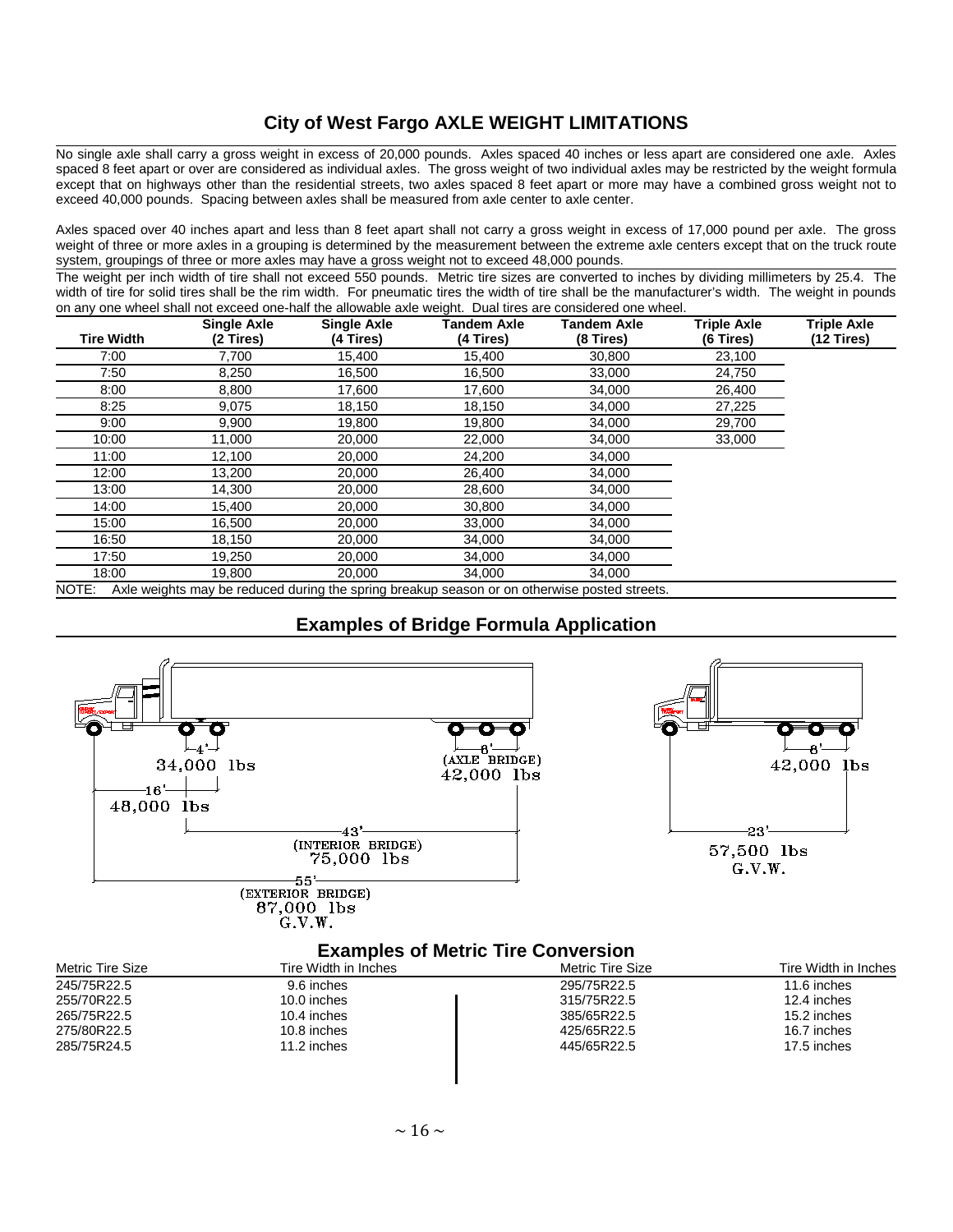# **APPENDIX C**

# **EXTRAORDINARY ROAD USE FEE SCHEDULE**

Any vehicle found in excess of the weight limitations imposed without a permit shall be charged a fee according to the extraordinary road use fee schedule as authorized by Section 13-1525.8 of the City of West Fargo Municipal Code, which is paraphrased below.

| <b>Amount Overweight</b> | Fee Per Pound |
|--------------------------|---------------|
| 0 to 2,000 lbs           | 1 cent        |
| 2,001 to 5,000 lbs       | 4 cents       |
| 5,001 to 10,000 lbs      | 8 cents       |
| 10,001 to 20,000 lbs     | 10 cents      |
| 20,001 and over          | 20 cents      |

# Example

An individual found with a vehicle 14,000 pounds in excess of the weight limitations shall be charged a fee as follows:

| <b>Amount Overweight</b>      | Fee                |
|-------------------------------|--------------------|
| 2,000 lbs                     | \$20.00            |
| 3,000 lbs                     | \$120.00           |
| 5,000 lbs                     | \$400.00           |
| 4,000 lbs                     | \$400.00           |
| Total 14,000 lbs over (7 Ton) | \$940.00 Total Fee |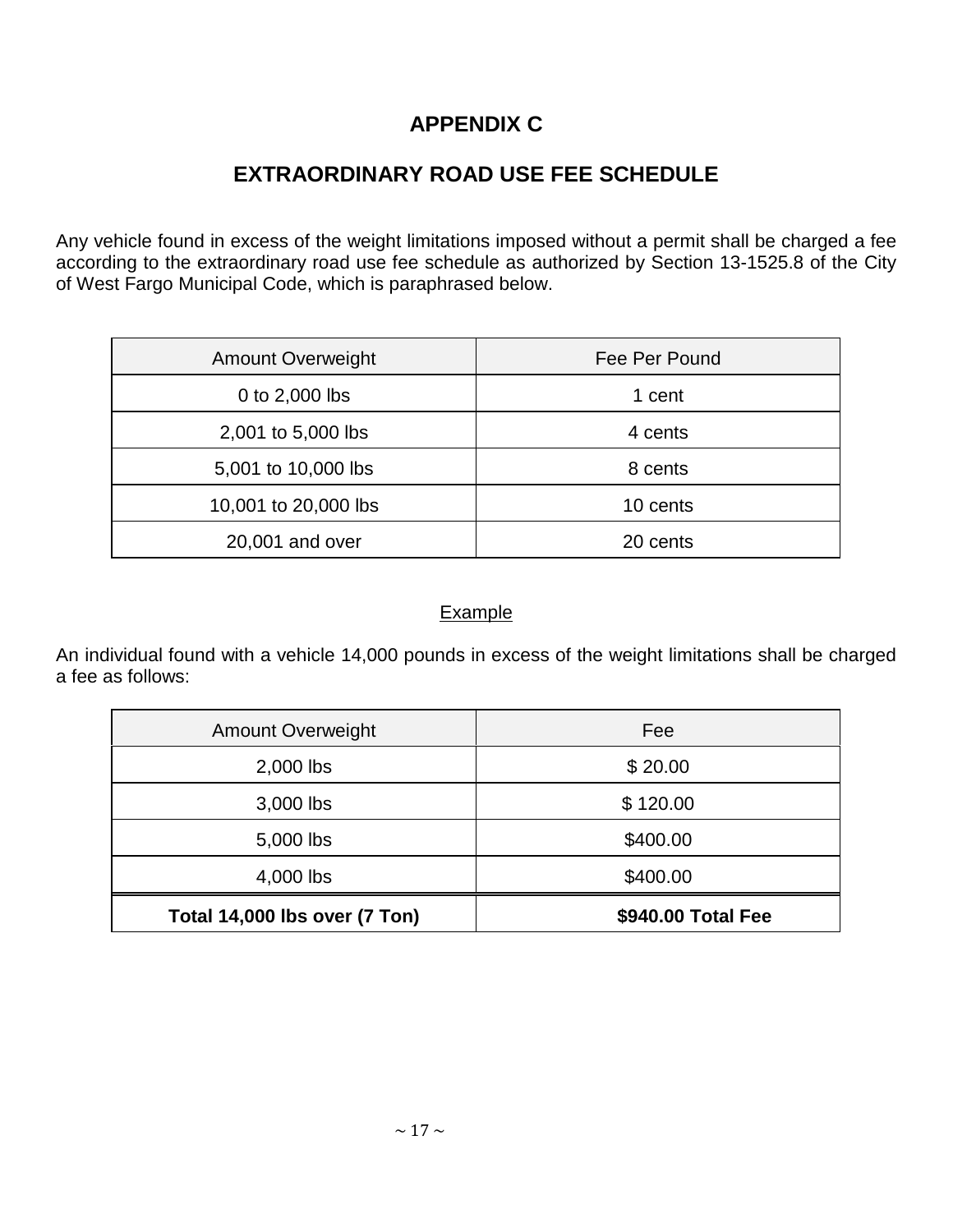# **APPENDIX D**

# **OVERWEIGHT FEE SCHEDULES**

Any individual acquiring a permit for a non-divisible load which exceeds the legal weight limits shall be charged an overweight fee in addition to the \$20 permit fee as outlined below in the overweight fee schedule.

| Fee Schedule                                            |  |  |  |  |
|---------------------------------------------------------|--|--|--|--|
| Weights exceeding restricted gross vehicle weight, plus |  |  |  |  |
| axle weights fee schedule.                              |  |  |  |  |
| (Weight to be rounded off to nearest ton)               |  |  |  |  |

| GVW     | Class 1         | Class 2 | Class 3     | Class 4         |  |
|---------|-----------------|---------|-------------|-----------------|--|
| 66,000  |                 |         |             | \$5             |  |
| 68,000  |                 |         |             | 10              |  |
| 70,000  |                 |         |             | 15              |  |
| 72,000  |                 |         |             | $\overline{20}$ |  |
| 74,000  |                 |         |             | 25              |  |
| 76,000  |                 |         |             | 30              |  |
| 78,000  |                 |         |             | 35              |  |
|         |                 |         |             |                 |  |
| 80,000  |                 |         |             | 40              |  |
| 82,000  |                 |         |             | 45              |  |
| 84,000  |                 |         |             | 50              |  |
| 86,000  |                 |         |             | 55              |  |
| 88,000  |                 |         |             | 60              |  |
| 90,000  |                 |         |             | 65              |  |
| 92,000  |                 |         | $\sqrt{$5}$ | 70              |  |
| 94,000  |                 |         | 10          | 75              |  |
| 96,000  |                 |         | 15          | 80              |  |
| 98,000  |                 |         | 20          | 85              |  |
| 100,000 |                 |         | 25          | 90              |  |
| 102,000 |                 |         | 30          | 95              |  |
| 104,000 |                 |         | 35          | 100             |  |
| 106,000 |                 |         | 40          | 105             |  |
| 108,000 |                 |         | 45          | 110             |  |
| 110,000 |                 |         | 50          | 115             |  |
| 112,000 |                 | \$5     |             | 120             |  |
|         |                 |         | 55<br>60    | 125             |  |
| 114,000 |                 | 10      |             |                 |  |
| 116,000 |                 | 15      | 65          | 130             |  |
| 118,000 |                 | 20      | 70          | 135             |  |
| 120,000 |                 | 25      | 75          | 140             |  |
| 122,000 |                 | 30      | 80          | 145             |  |
| 124,000 |                 | 35      | 85          | 150             |  |
| 126,000 |                 | 40      | 90          | 155             |  |
| 128,000 |                 | 45      | 95          | 160             |  |
| 130,000 |                 | 50      | 100         | 165             |  |
| 132,000 | \$5             | 55      | 105         | 170             |  |
| 134,000 | 10              | 60      | 110         | 175             |  |
| 136,000 | 15              | 65      | 115         | 180             |  |
| 138,000 | 20              | 70      | 120         | 185             |  |
| 140,000 | 25              | 75      | 125         | 190             |  |
| 142,000 | $\overline{30}$ | 80      | 130         | 195             |  |
| 144,000 | 35              | 85      | 135         | 200             |  |
| 146,000 | 40              | 90      | 140         | 205             |  |
| 148,000 | 45              | 95      | 145         | 210             |  |
| 150,000 | 50              | 100     | 150         | 215             |  |
|         | 55              | 105     | 155         | 220             |  |
| 152,000 | 60              | 110     | 160         | 225             |  |
| 154,000 |                 |         |             |                 |  |
| 156,000 | 65              | 115     | 165         | 230             |  |
| 158,000 | 70              | 120     | 170         | 235             |  |
| 160,000 | 75              | 125     | 175         | 240             |  |
| 162,000 | 80              | 130     | 180         | 245             |  |
| 164,000 | 90              | 135     | 185         | 250             |  |
| 166,000 | 95              | 140     | 190         | 255             |  |
| 168,000 | 100             | 145     | 195         | 260             |  |
| 170,000 | 105             | 150     | 200         | 265             |  |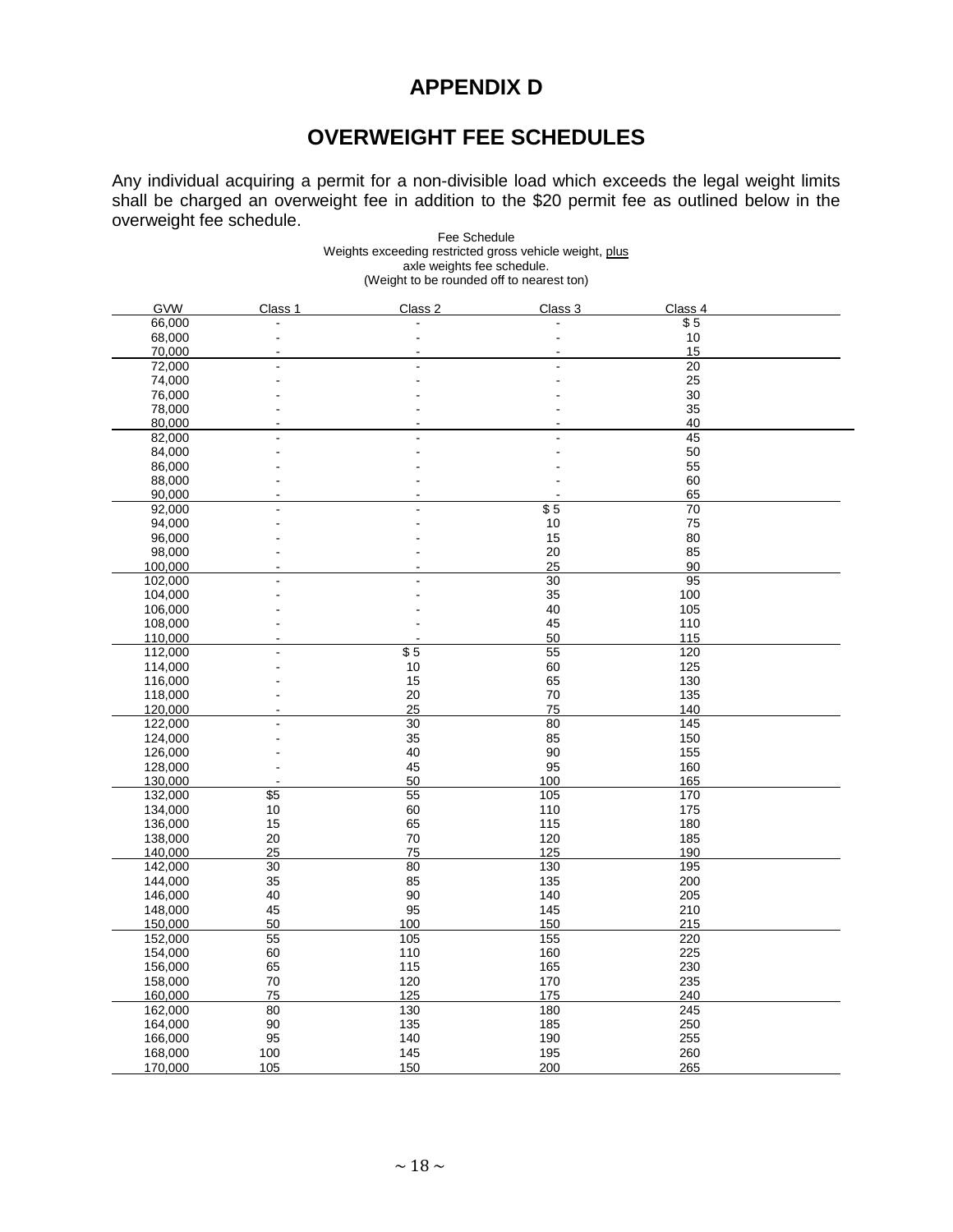| <b>GVW</b> | Class 1 | Class 2 | Class 3 | Class 4 |  |
|------------|---------|---------|---------|---------|--|
| 172,000    | 110     | 155     | 205     | 270     |  |
| 174,000    | 115     | 160     | 210     | 275     |  |
| 176,000    | 120     | 165     | 215     | 280     |  |
| 178,000    | 125     | 170     | 220     | 285     |  |
| 180,000    | 130     | 175     | 225     | 290     |  |
| 182,000    | 135     | 180     | 230     | 295     |  |
| 184,000    | 140     | 185     | 235     | 300     |  |
| 186,000    | 145     | 190     | 240     | 305     |  |
| 188,000    | 150     | 195     | 245     | 310     |  |
| 190,000    | 155     | 200     | 250     | 315     |  |
| 192,000    | 160     | 205     | 255     | 320     |  |
| 194,000    | 170     | 210     | 260     | 325     |  |
| 196,000    | 175     | 215     | 265     | 330     |  |
| 198,000    | 180     | 220     | 270     | 335     |  |
| 200,000    | 185     | 225     | 275     | 340     |  |
| 202,000    | 190     | 230     | 280     | 350     |  |
| 204,000    | 200     | 240     | 290     | 360     |  |
| 206,000    | 210     | 250     | 300     | 370     |  |
| 208,000    | 220     | 260     | 310     | 380     |  |
| 210,000    | 230     | 270     | 320     | 390     |  |
| 212,000    | 240     | 280     | 330     | 400     |  |
| 214,000    | 250     | 290     | 340     | 410     |  |
| 216,000    | 260     | 300     | 350     | 420     |  |
| 218,000    | 270     | 310     | 360     | 430     |  |
| 220,000    | 280     | 320     | 370     | 440     |  |
| 222,000    | 300     | 330     | 380     | 450     |  |
| 224,000    | 310     | 340     | 390     | 460     |  |
| 226,000    | 320     | 350     | 400     | 470     |  |
| 228,000    | 330     | 360     | 410     | 480     |  |
| 230,000    | 340     | 370     | 420     | 490     |  |
| 232,000    | 350     | 380     | 430     | 500     |  |
| 234,000    | 360     | 390     | 440     | 510     |  |
| 236,000    | 370     | 400     | 450     | 520     |  |
| 238,000    | 380     | 410     | 460     | 530     |  |
| 240,000    | 390     | 420     | 470     | 540     |  |
| 242,000    | 400     | 430     | 480     | 550     |  |
| 244,000    | 410     | 440     | 490     | 560     |  |
| 246,000    | 420     | 450     | 500     | 570     |  |
| 248,000    | 430     | 460     | 510     | 580     |  |
| 250,000    | 440     | 470     | 520     | 590     |  |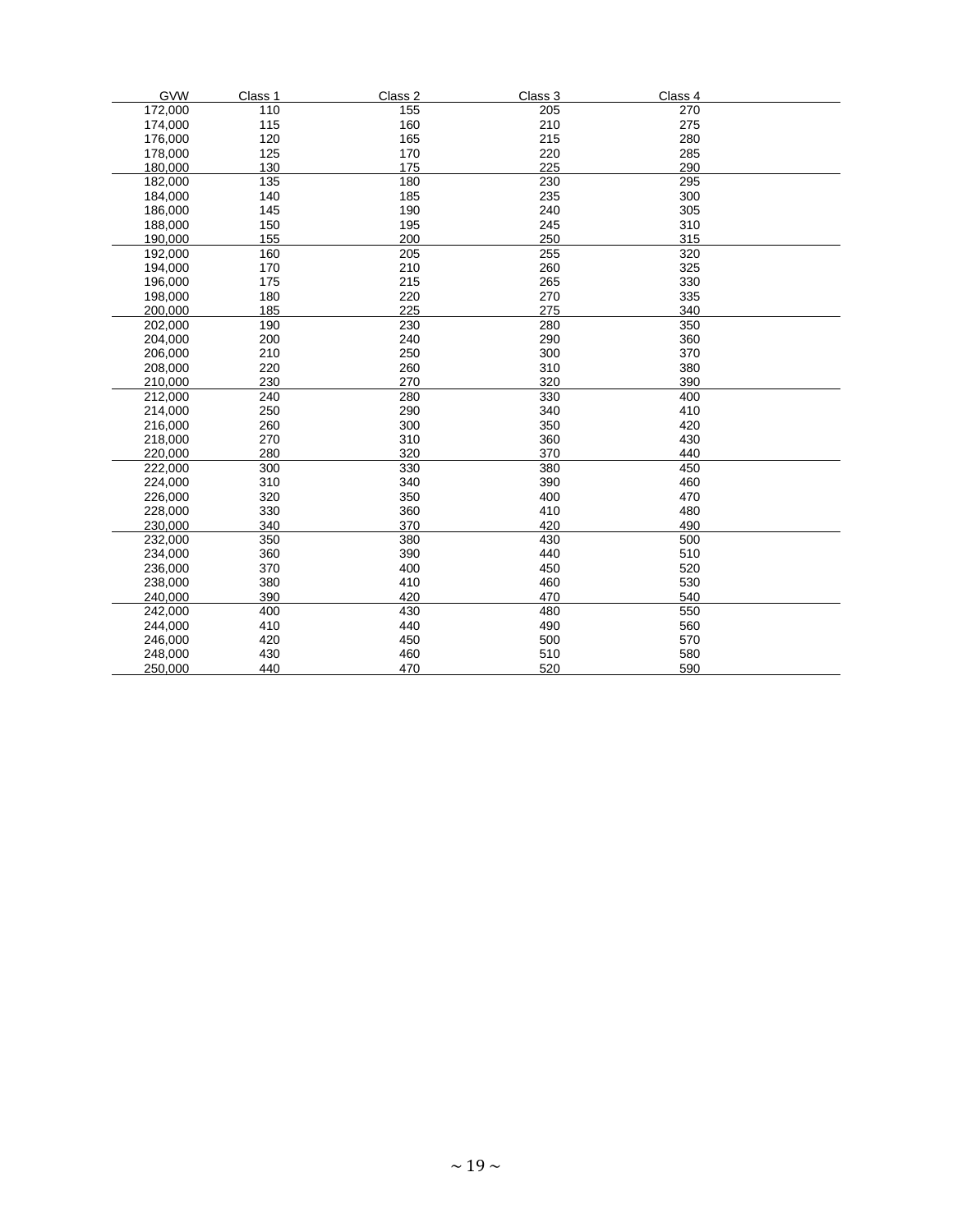#### Fee Schedule Weights exceeding restricted axle weights (Weight to be rounded off to nearest 1,000 pounds)

#### SINGLE AXLE WEIGHTS

| Single<br>Axle Weights | Class 1 | Class 2 | Class 3 | Class 4 |  |
|------------------------|---------|---------|---------|---------|--|
| 13,000                 | ٠       | ۰       |         | \$5     |  |
| 14,000                 | ۰       |         |         | 10      |  |
| 15,000                 |         |         |         | 15      |  |
| 16,000                 | -       |         | \$5     | 20      |  |
| 17,000                 |         |         | 10      | 25      |  |
| 18,000                 |         |         | 15      | 30      |  |
| 19,000                 |         | \$5     | 20      | 35      |  |
| 20,000                 |         | 10      | 25      | 40      |  |
| 21,000                 | \$5     | 15      | 30      | 45      |  |
| 22,000                 | 10      | 20      | 35      | 50      |  |
| 23,000                 | 15      | 25      | 40      | 55      |  |
| 24,000                 | 20      | 30      | 45      | 60      |  |
| 25,000*                | 25      | 35      | 50      | 65      |  |
| 26,000*                | 30      | 40      | 55      | 70      |  |
| 27,000*                | 35      | 45      | 60      | 75      |  |
| 28,000*                | 40      | 50      | 65      | 80      |  |
| 29,000*                | 45      | 55      | 70      | 85      |  |
| 30,000*                | 50      | 60      | 75      | 90      |  |

Above weights must be approved by Public Works

#### TANDEM AXLE WEIGHTS

| Tandem       |         |         |         |         |  |
|--------------|---------|---------|---------|---------|--|
| Axle Weights | Class 1 | Class 2 | Class 3 | Class 4 |  |
| 25,000       | ۰       |         |         | \$5     |  |
| 26,000       |         |         |         | 10      |  |
| 27,000       |         |         |         | 15      |  |
| 28,000       |         |         |         | 20      |  |
| 29,000       |         |         |         | 25      |  |
| 30,000       |         |         |         | 30      |  |
| 31,000       |         |         | \$5     | 35      |  |
| 32,000       |         |         | 10      | 40      |  |
| 33,000       |         | \$5     | 15      | 45      |  |
| 34,000       |         | 10      | 20      | 50      |  |
| 35,000       | \$5     | 15      | 25      | 55      |  |
| 36,000       | 10      | 20      | 30      | 60      |  |
| 37,000       | 15      | 25      | 35      | 65      |  |
| 38,000       | 20      | 30      | 40      | 70      |  |
| 39,000       | 25      | 35      | 45      | 75      |  |
| 40,000       | 30      | 40      | 50      | 80      |  |
| 41,000       | 35      | 45      | 55      | 85      |  |
| 42,000       | 40      | 50      | 60      | 90      |  |
| 43,000       | 45      | 55      | 65      | 95      |  |
| 44,000       | 50      | 60      | 70      | 100     |  |
| 45,000       | 55      | 65      | 75      | 105     |  |
| 46,000*      | 60      | 70      | 80      | 110     |  |
| 47,000*      | 65      | 75      | 85      | 115     |  |
| 48,000*      | 70      | 80      | 90      | 120     |  |
| 49,000*      | 75      | 85      | 95      | 125     |  |
| 50,000*      | 80      | 90      | 100     | 130     |  |

Above weights must be approved by Public Works \*Weights are applicable to Fixed Load Vehicles Only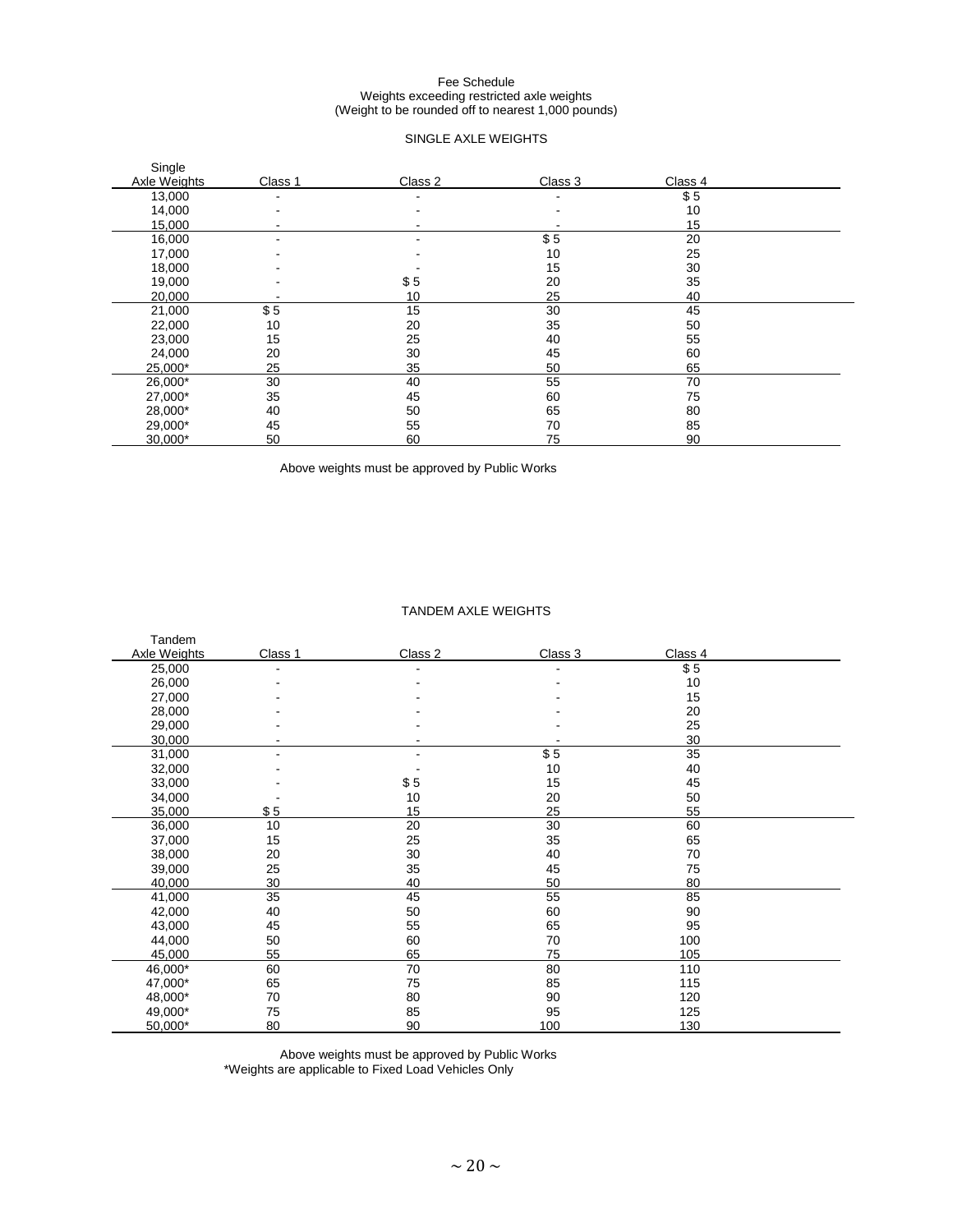#### Fee Schedule Weights exceeding restricted axle weights (Weight to be rounded off to nearest 1,000 pounds)

#### TRIPLE AXLE WEIGHTS

| Triple<br>Axle Weights | Class 1 | Class 2 | Class 3 | Class 4 |  |
|------------------------|---------|---------|---------|---------|--|
| 31,000                 |         |         |         | \$5     |  |
|                        |         |         |         |         |  |
| 32,000                 |         |         |         | 10      |  |
| 33,000                 |         |         |         | 15      |  |
| 34,000                 |         |         |         | 20      |  |
| 35,000                 |         |         |         | 25      |  |
| 36,000                 |         |         |         | 30      |  |
| 37,000                 |         |         | \$5     | 35      |  |
| 38,000                 |         |         | 10      | 40      |  |
| 39,000                 |         |         | 15      | 45      |  |
| 40,000                 |         |         | 20      | 50      |  |
| 41,000                 |         |         | 25      | 55      |  |
| 42,000                 |         |         | 30      | 60      |  |
| 43,000                 |         | \$5     | 35      | 65      |  |
| 44,000                 |         | 10      | 40      | 70      |  |
| 45,000                 |         | 15      | 45      | 75      |  |
| 46,000                 |         | 20      | 50      | 80      |  |
| 47,000                 |         | 25      | 55      | 85      |  |
| 48,000                 |         | 30      | 60      | 90      |  |
| 49,000                 | \$5     | 35      | 65      | 95      |  |
| 50,000                 | 10      | 40      | 70      | 100     |  |
| 51,000                 | 15      | 45      | 75      | 105     |  |
| 52,000                 | 20      | 50      | 80      | 110     |  |
| 53,000                 | 25      | 55      | 85      | 115     |  |
| 54,000                 | 30      | 60      | 90      | 120     |  |
| 55,000                 | 35      | 65      | 95      | 125     |  |
| 56,000                 | 40      | 70      | 100     | 130     |  |
| 57,000                 | 45      | 75      | 105     | 135     |  |
| 58,000                 | 50      | 80      | 110     | 140     |  |
| 59,000                 | 55      | 85      | 115     | 145     |  |
| 60,000                 | 60      | 90      | 120     | 150     |  |

#### Above weights must be approved by Public Works

#### QUADRUPLE AXLE WEIGHTS

|              |         | <b>QUADINUL LE AALE WEIGHTU</b> |         |         |  |
|--------------|---------|---------------------------------|---------|---------|--|
| Quad         |         |                                 |         |         |  |
| Axle Weights | Class 1 | Class 2                         | Class 3 | Class 4 |  |
| 41,000       |         |                                 |         | \$5     |  |
| 42,000       |         |                                 |         | 10      |  |
| 43,000       |         |                                 |         | 15      |  |
| 44,000       |         |                                 |         | 20      |  |
| 45,000       |         |                                 |         | 25      |  |
| 46,000       |         |                                 |         | 30      |  |
| 47,000       |         |                                 |         | 35      |  |
| 48,000       |         |                                 |         | 40      |  |
| 49,000       |         |                                 | \$5     | 45      |  |
| 50,000       |         |                                 | 10      | 50      |  |
| 51,000       |         |                                 | 15      | 55      |  |
| 52,000       |         |                                 | 20      | 60      |  |
| 53,000       |         |                                 | 25      | 65      |  |
| 54,000       |         |                                 | 30      | 70      |  |
| 55 000       |         |                                 | 35      | 75      |  |
| 56,000       |         |                                 | 40      | 80      |  |
| 57,000       |         | \$5                             | 45      | 85      |  |
| 58,000       |         | 10                              | 50      | 90      |  |
| 59,000       |         | 15                              | 55      | 95      |  |
| 60,000       |         | 20                              | 60      | 100     |  |
| 61,000       | \$5     | 25                              | 65      | 105     |  |
| 62,000       | 10      | 30                              | 70      | 110     |  |
| 63,000       | 15      | 35                              | 75      | 115     |  |
| 64,000       | 20      | 40                              | 80      | 120     |  |
| 65,000       | 25      | 45                              | 85      | 125     |  |
| 66,000       | 30      | 50                              | 90      | 130     |  |
| 67,000       | 35      | 55                              | 95      | 135     |  |
| 68,000       | 40      | 60                              | 100     | 140     |  |

Above weights must be approved by Public Works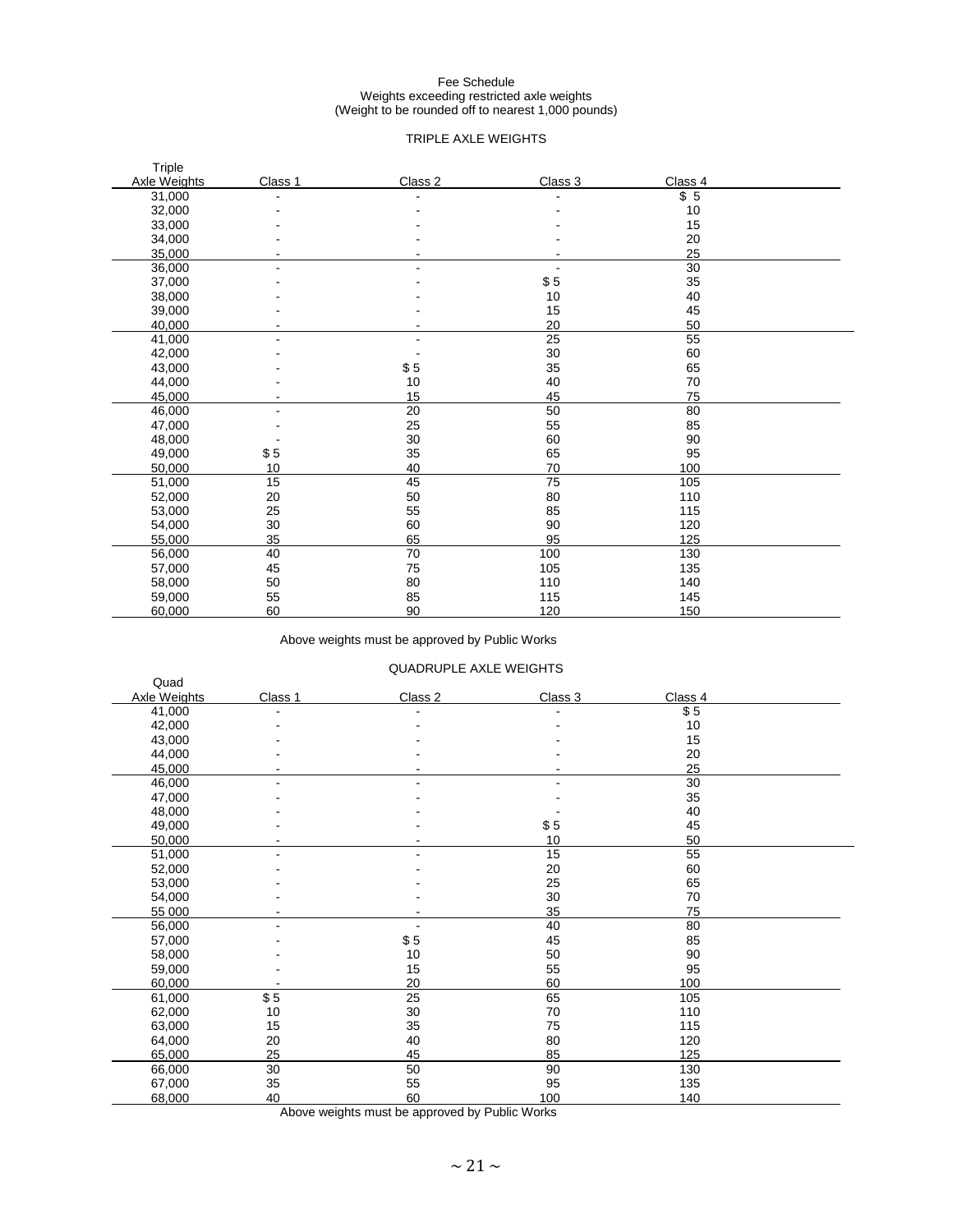#### Fee Schedule Weights exceeding restricted axle weights

#### 5 AXLE GROUPING WEIGHTS

| 5 Axle                  |         |           |         |         |  |
|-------------------------|---------|-----------|---------|---------|--|
| <b>Grouping Weights</b> | Class 1 | Class 2   | Class 3 | Class 4 |  |
| 51,000                  |         |           |         | \$5     |  |
| 52,000                  |         |           |         | 10      |  |
| 53,000                  |         |           |         | 15      |  |
| 54,000                  |         |           |         | 20      |  |
| 55,000                  |         |           |         | 25      |  |
| 56,000                  |         |           |         | 30      |  |
| 57,000                  |         |           |         | 35      |  |
| 58,000                  |         |           |         | 40      |  |
| 59,000                  |         |           |         | 45      |  |
| 60,000                  |         |           |         | 50      |  |
| 61,000                  |         |           | \$5     | 55      |  |
| 62,000                  |         |           | 10      | 60      |  |
| 63,000                  |         |           | 15      | 65      |  |
| 64,000                  |         |           | 20      | 70      |  |
| 65,000                  |         |           | 25      | 75      |  |
| 66,000                  |         |           | 30      | 80      |  |
| 67,000                  |         |           | 35      | 85      |  |
| 68,000                  |         |           | 40      | 90      |  |
| 69,000                  |         |           | 45      | 95      |  |
| 70,000                  |         |           | 50      | 100     |  |
| 71,000                  |         | $\sqrt$5$ | 55      | 105     |  |
| 72,000                  |         | 10        | 60      | 110     |  |
| 73,000                  |         | 15        | 65      | 115     |  |
| 74,000                  |         | 20        | 70      | 120     |  |
| 75,000                  |         | 25        | 75      | 125     |  |
| 76,000                  | \$5     | 30        | 80      | 130     |  |
| 77,000                  | 10      | 35        | 85      | 135     |  |
| 78,000                  | 15      | 40        | 90      | 140     |  |
| 79,000                  | 20      | 45        | 95      | 145     |  |
| 80,000                  | 25      | 50        | 100     | 150     |  |
| 81,000                  | 30      | 55        | 105     | 155     |  |
| 82,000                  | 35      | 60        | 110     | 160     |  |
| 83,000                  | 40      | 65        | 115     | 165     |  |
| 84,000                  | 45      | 70        | 120     | 170     |  |
| 85,000                  | 50      | 75        | 125     | 175     |  |

Above weights must be approved by Public Works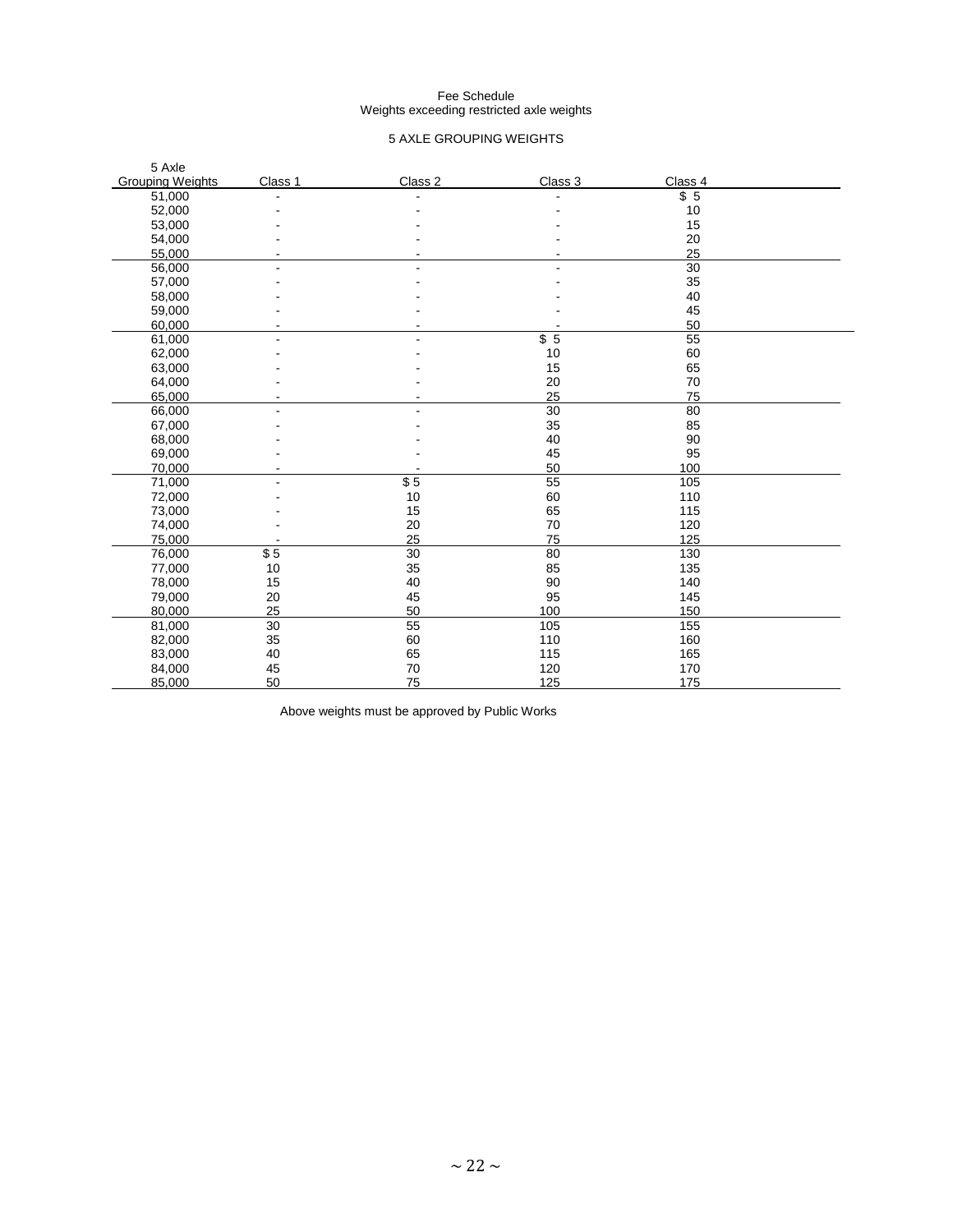#### Fee Schedule Weights exceeding restricted axle weights TO BE USED WHEN ONLY ONE AXLE IN A GOUPING IS OVER

| Weight   |                          |         |         |         |  |
|----------|--------------------------|---------|---------|---------|--|
| Per Axle | Class 1                  | Class 2 | Class 3 | Class 4 |  |
| 11,000   | $\overline{\phantom{0}}$ | -       | -       | \$5     |  |
| 12,000   |                          |         |         | 10      |  |
| 13,000   |                          |         | \$5     | 15      |  |
| 14,000   |                          |         | 10      | 20      |  |
| 15,000   |                          | \$5     | 15      | 25      |  |
| 16,000   |                          | 10      | 20      | 30      |  |
| 17,000   |                          | 15      | 25      | 35      |  |
| 18,000   | \$5                      | 20      | 30      | 40      |  |
| 19,000   | 10                       | 25      | 35      | 45      |  |
| 20,000   | 15                       | 30      | 40      | 50      |  |

Above weights must be approved by Public Works

#### Fee Schedule Weights exceeding restricted gross vehicle weights SINGLE UNIT FIXED LOAD VEHICLES ONLY (Weight to be rounded off to nearest ton)

| <b>GVW</b> | Class 1 | Class 2 | Class 3 | Class 4 |  |
|------------|---------|---------|---------|---------|--|
| 66,000     |         |         |         | \$5     |  |
| 68,000     |         |         |         | 10      |  |
| 70,000     |         |         |         | 15      |  |
| 72,000     |         |         |         | 20      |  |
| 74,000     |         |         |         | 25      |  |
| 76,000     |         |         |         | 30      |  |
| 78,000     |         |         |         | 35      |  |
| 80,000     |         |         |         | 40      |  |
| 82,000     |         |         | \$5     | 45      |  |
| 84,000     |         |         | 10      | 50      |  |
| 86,000     |         |         | 15      | 55      |  |
| 88,000     |         |         | 20      | 60      |  |
| 80 000     |         |         | 25      | 65      |  |
| 92,000     |         |         | 30      | 70      |  |
| 94,000     |         |         | 35      | 75      |  |
| 96,000     |         |         | 40      | 80      |  |
| 98,000     |         |         | 45      | 85      |  |
| 100,000    |         |         | 50      | 90      |  |
| 102,000    | ٠       |         | 55      | 95      |  |
| 104,000    |         |         | 60      | 100     |  |
| 106,000    |         |         | 65      | 105     |  |
| 108,000    | \$5     | \$5     | 70      | 110     |  |
| 110,000    | 10      | 10      | 75      | 115     |  |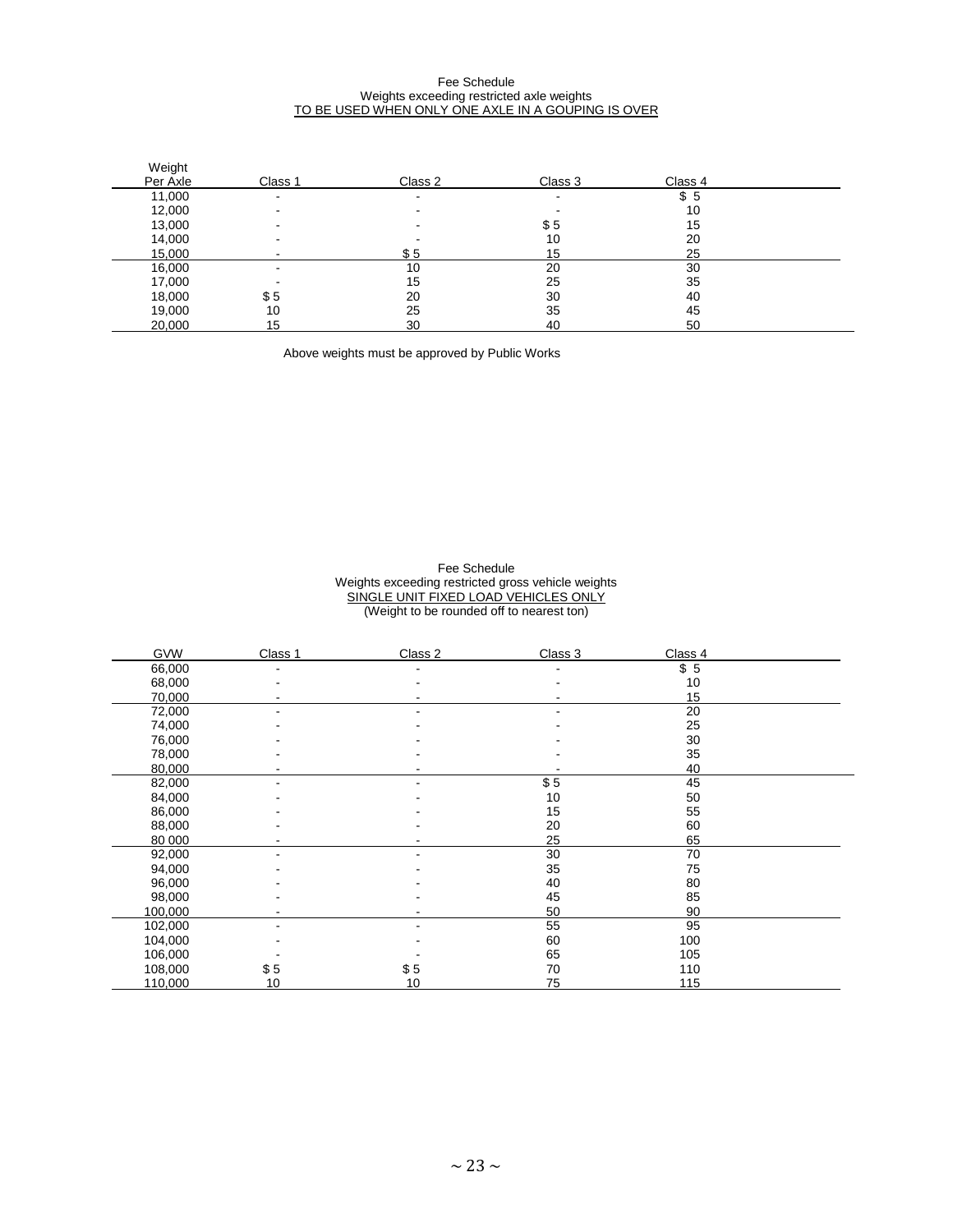# **APPENDIX E**

# **TRACKED VEHICLE WEIGHTS**

Weights for non-metallic tracked vehicles shall not exceed the weight limits listed below. Track length is the distance of the track in contact with the roadway. The length will be rounded to the nearest foot. Tracks shall not have spurs, bars, angle irons, or cleats which can damage the roadways.

| <b>Track Length in Feet</b> | <b>Maximum Weight in Pounds</b> |
|-----------------------------|---------------------------------|
| $4 - 7$                     | 34,000                          |
| 8                           | 42,000                          |
| $\boldsymbol{9}$            | 42,500                          |
| 10                          | 45,000                          |
| 11                          | 46,000                          |
| 12                          | 47,000                          |
| 13                          | 48,500                          |
| 14                          | 49,500                          |
| 15                          | 50,500                          |
| 16                          | 51,500                          |
| 17                          | 54,000                          |
| 18                          | 55,000                          |
| 19                          | 56,000                          |
| 20                          | 57,000                          |
| 21                          | 58,000                          |
| 22                          | 59,000                          |
| 23                          | 60,000                          |
| 24                          | 61,000                          |
| 25                          | 62,000                          |